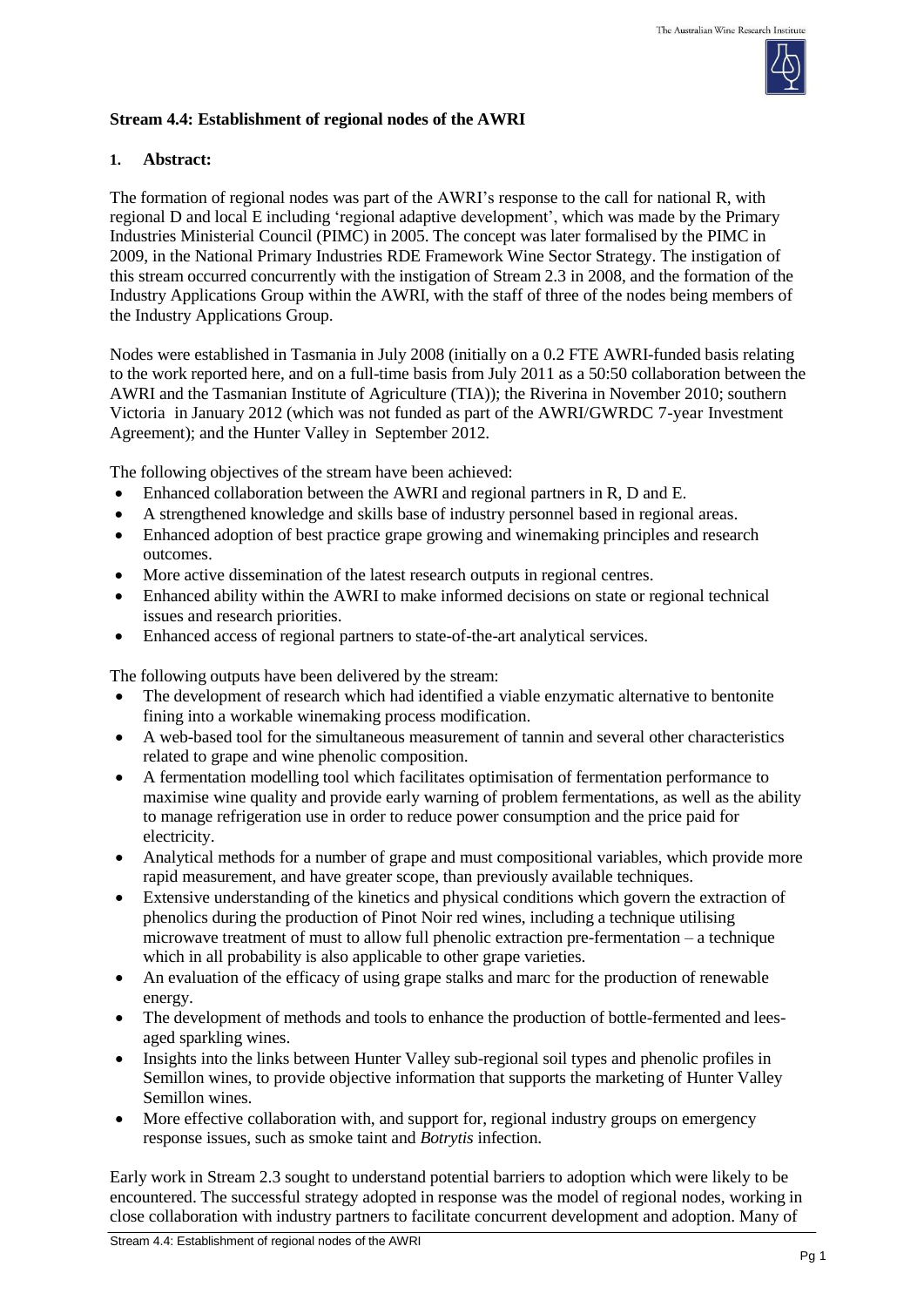

the research outputs produced by Stream 2.3, have been taken through the development and adoption process via the nodes. This has provided the wine sector with an extensive suite of knowledge, methods and tools, which has improved, streamlined, and reduced the cost of production processes. The efficacies of the outcomes have been demonstrated in commercial settings and extensive industry adoption has occurred.

## **2. Executive summary:**

The rationale behind Stream 4.4 was to address the call by the Primary Industries Ministerial Council (PIMC) for regional D and local E including 'regional adaptive development'; a concept later formalised by the PIMC in the National Primary Industries RD&E Framework Wine Sector Strategy (Department of Agriculture, Fisheries and Forestry 2012). The formation of the nodes was pursued concurrently with the instigation of the Stream 2.3, with the staff of three of the nodes being members of the Industry Applications Group within the AWRI.

The synergistic regional nodes/Industry Applications strategy (as detailed in this stream and Stream 2.3) was to add value to the outputs of previous and concurrent research by further developing those outputs into industry applicable knowledge, methods and tools. The broad objective was to foster adoption of that knowledge, methods and tools in order to improve the economic and environmental sustainability, profitability, and competitiveness of the Australian wine sector. A two-stage process was instigated whereby research outputs selected for development via the regional nodes were based on priorities identified by each region, and were assessed against their potential to improve and streamline production processes, while reducing cost and maximising wine quality. Project staff then worked with grape and wine producers, often including those with which the development work had been conducted, to ensure adoption of the resulting technology.

The successful development and industry adoption of many of the extensive outcomes which have been made available to the grape and wine sector via Stream 2.3, would not have been possible without the nodes. Much of the development work described here has been conducted in close collaboration with industry partners, where wine producers have allowed the AWRI access to their production sites for use as laboratories in which new knowledge, methods and tools can be fully developed and adapted to best meet industry needs. The ability to work in close collaboration with industry partners in their production facilities, allows project staff to gain in-depth knowledge of the imperatives that need to be met if a technology is to be widely adopted by industry. This also guided the development of the new technologies described here in order to make them compatible with existing processing systems used by different producers.

Several outcomes are considered to be ground-breaking, and two raise the potential for fundamental changes in the way white and red wines are produced. Firstly, research which had identified a viable enzymatic alternative to bentonite fining was developed into a workable winemaking process modification. This technique makes it possible to render white, sparkling, and rose wines 'heat' or 'protein'-stable pre-fermentation, through a relatively simple enzyme addition combined with heating. This technique provides a profound increase in production efficiency and reduction in cost, compared with traditional batch bentonite fining.

Secondly, extensive understanding of the kinetics and physical conditions which govern the extraction of phenolics during the production of Pinot Noir red wines has been achieved by the Tasmania node. This includes a technique using microwave treatment of must to allow full phenolic extraction prefermentation – in all probability a technique equally applicable to other grape varieties. The ability to achieve full and potentially a more controlled and quantifiable extraction of phenolic compounds from grape skins pre-fermentation would allow red wine to be pressed and then fermented without skins. This technique would not only dramatically increase winery efficiency and reduce costs, but would also potentially allow a new degree of control of red wine fermentation, which might enable the development of novel wine styles.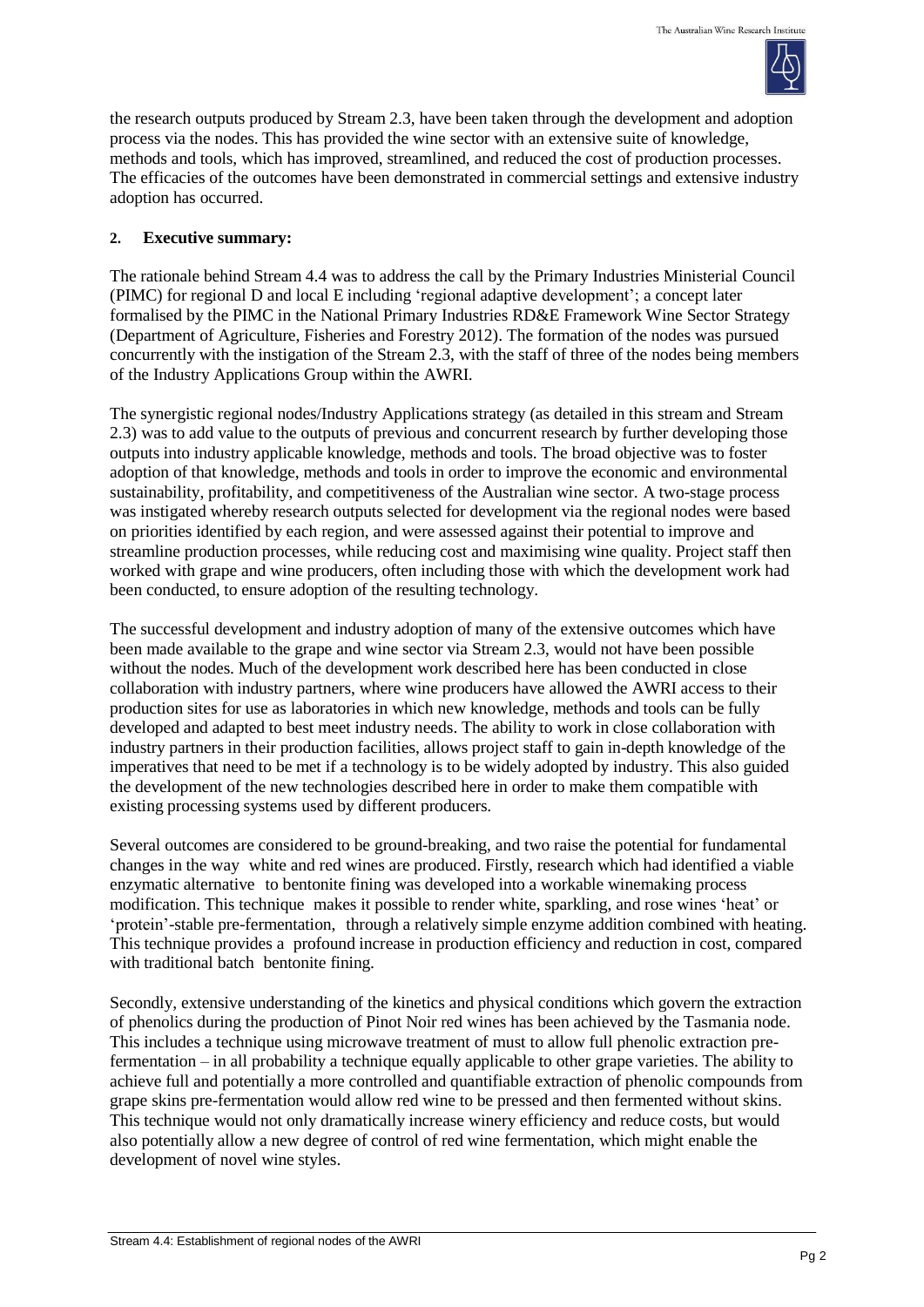

Several of the research outputs taken through the development and adoption process via the nodes were those that had emerged from previous research into the application of spectroscopy in the grape and wine sector. A number of novel spectroscopy tools have been developed, including:

- A rapid web-based tool for the simultaneous measurement of tannin and several other variables related to grape and wine phenolic composition, known as the WineCloud $^{TM}$ .
- Several analytical methods for grape and must compositional variables which allow more rapid measurement and have greater scope than previously available techniques, including for the analysis of yeast assimilable nitrogen (YAN). This allows the concentration of nitrogen during fermentation to be optimised to achieve maximum wine quality.

Other outcomes of the stream include:

- An evaluation of the use of grape stalks and marc as a source of renewable energy. That work has provided objective data on which business cases to invest in electricity-generating equipment can be based, and at least one tender for the construction of such a plant has been released during the life of this project.
- A fermentation simulation tool which allows optimisation of fermentation performance and early identification of problem fermentations, as well as the ability to manage refrigeration use to reduce power consumption and the price paid for electricity.

The efficacies of the technologies discussed here have been demonstrated in commercial settings, and, for some, development is complete, while for others further industry evaluation and adaption will be required before a fully evolved product is available for widespread industry adoption.

For some of the technologies, extensive industry adoption has already occurred in spite of the strong industry downturn which coincided with the instigation of the strategy to establish regional nodes and form the Industry Applications Stream 2.3. Additionally, most of the technologies could be further developed and extended to provide even greater value to industry, and the investment required to do so would be marginal compared to the value generated.

Early work in Stream 2.3 sought to understand potential barriers to adoption which were likely to be encountered. The successful strategy adopted in response was the model of regional nodes, working in close collaboration with industry partners to facilitate concurrent development and adoption. The AWRI's network of regional nodes has been crucial to the success of the AWRI's development and adoption strategy, but were established relatively late in the AWRI's7-year RD&E Plan. Consequently, their full value has yet to be fully realised.

Many of the outputs of this stream are suited to web-based application, the efficacy of which has been demonstrated with the phenolic analyses made available to industry via the WineCloud. It is recommended that the WineCloud be extended to incorporate the fermentation simulation model described here, as well as a module which allows users to conduct advanced statistical benchmarking of their own data, against the vast library of data which would be held in the WineCloud.

Potential also exists to extend the concept of modelling beyond fermentation to other parts of the grape and wine production process, and to incorporate such models into the WineCloud. However, to be of maximum value, such modelling requires real-time data to be available on which to base predictions and assessments of the conditions of a wine, compared to known standards or specifications. An opportunity therefore exists to invest in the development and adoption of process analytical technologies which have been tailored to the requirements of the grape and wine sector, in order to gather such data in an automated way, and feed it into models in real time. The regional nodes would be an ideal mechanism to manage the development and industry adoption of such technology.

| <b>Affiliation</b> | Area of support/contribution   |
|--------------------|--------------------------------|
| Keith Tulloch Wine | Support for Hunter Node office |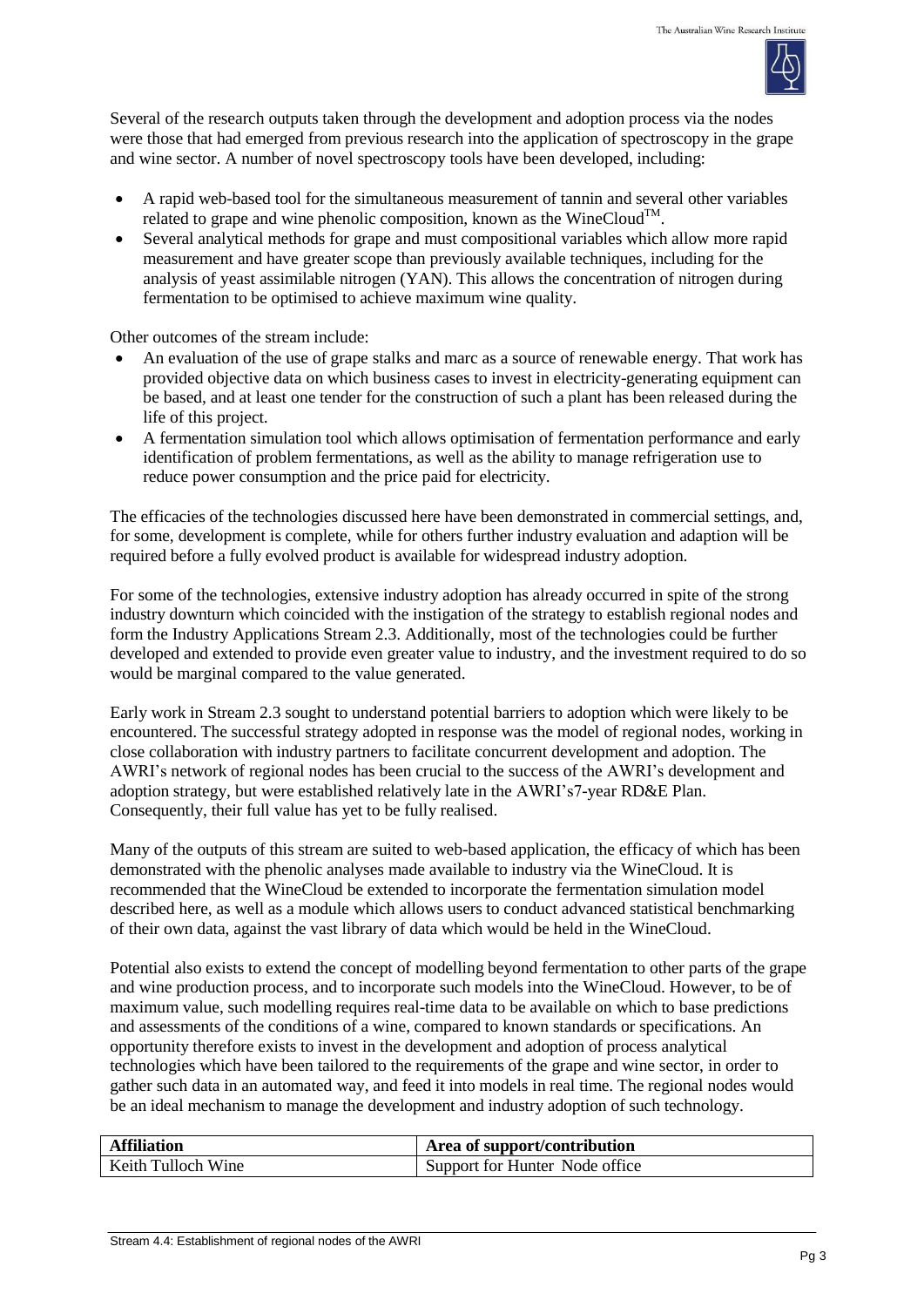

| <b>Affiliation</b>                   | Area of support/contribution                                                                         |  |  |
|--------------------------------------|------------------------------------------------------------------------------------------------------|--|--|
| Tasmanian Institute of Agriculture   | Funding and support for Tasmania Node                                                                |  |  |
| Riverina Institute of TAFE           | Support for Riverina Node office                                                                     |  |  |
| <b>CAMO</b> Australia                | BevScan software                                                                                     |  |  |
| Jeffress Engineering                 | BevScan hardware                                                                                     |  |  |
| De Bortoli Wines                     | Grape and wine process efficiency, ferment simulator,                                                |  |  |
|                                      | rapid measurement of grape and wine attributes, Grape                                                |  |  |
|                                      | and wine portal, Proctase field trials                                                               |  |  |
| Casella Wines                        | Ferment simulator, rapid measurement of grape and                                                    |  |  |
|                                      | wine attributes, grape and wine portal                                                               |  |  |
| McWilliam's Wines                    | Ferment simulator, rapid measurement of grape and                                                    |  |  |
|                                      | wine attributes, grape and wine portal, grape and wine                                               |  |  |
|                                      | process efficiency                                                                                   |  |  |
| Riverina Wine Grapes Marketing Board | Rapid measurement of grape and wine attributes, grape                                                |  |  |
|                                      | and wine portal                                                                                      |  |  |
| <b>Westend Estate</b>                | Rapid measurement of grape and wine attributes, grape                                                |  |  |
|                                      | and wine portal                                                                                      |  |  |
| Warburn Estate                       | Rapid measurement of grape and wine attributes, grape                                                |  |  |
|                                      | and wine portal                                                                                      |  |  |
| University of Adelaide               | Energy from winery by-products                                                                       |  |  |
| <b>Frogmore Creek</b>                | Pinot Noir regionality through process modification                                                  |  |  |
| Winemaking Tasmania                  | Pinot Noir regionality through process modification;                                                 |  |  |
|                                      | BevScan in bottle ferment monitoring                                                                 |  |  |
| Pressing Matters                     | Pinot Noir regionality through process modification                                                  |  |  |
| Joseph Chromy                        | Pinot Noir regionality through process modification                                                  |  |  |
| <b>Tamar Ridge</b>                   | Pinot Noir regionality through process modification                                                  |  |  |
| Pirie Tasmania                       | Pinot Noir regionality through process modification,                                                 |  |  |
|                                      | BevScan in bottle ferment monitoring                                                                 |  |  |
| Jansz Tasmania                       | Monitoring sparkling wine development using                                                          |  |  |
|                                      | BevScan                                                                                              |  |  |
| Springvale Wines                     | Pinot Noir regionality through process modification                                                  |  |  |
| Wynns Coonawarra Estate              | Grape and wine composition                                                                           |  |  |
| The Yalumba Wine Company             | Monitoring sparkling wine development using                                                          |  |  |
|                                      | BevScan, Proctase field trials                                                                       |  |  |
| <b>Bruker Instruments</b>            | <b>Bruker Alpha Calibration Development</b><br>Grape and wine process efficiency, ferment simulator, |  |  |
| Bimbadgen                            |                                                                                                      |  |  |
|                                      | Semillon regionality, rapid measurement of grape and<br>wine attributes, grape and wine portal       |  |  |
| Brokenwood                           | Grape and wine process efficiency, ferment simulator,                                                |  |  |
|                                      | Semillon regionality, Rapid measurement of grape and                                                 |  |  |
|                                      | wine attributes, grape and wine portal                                                               |  |  |
| McWilliam's Mt Pleasant              | Grape and wine process efficiency, ferment simulator,                                                |  |  |
|                                      | Semillon regionality, Rapid measurement of grape and                                                 |  |  |
|                                      | wine attributes, grape and wine portal                                                               |  |  |
| Oakvale                              | Grape and wine process efficiency, ferment simulator,                                                |  |  |
|                                      | Semillon regionality, Rapid measurement of grape and                                                 |  |  |
|                                      | wine attributes, grape and wine portal                                                               |  |  |
| Poole's Rock                         | Grape and wine process efficiency, ferment simulator,                                                |  |  |
|                                      | Semillon regionality, Rapid measurement of grape and                                                 |  |  |
|                                      | wine attributes, grape and wine portal                                                               |  |  |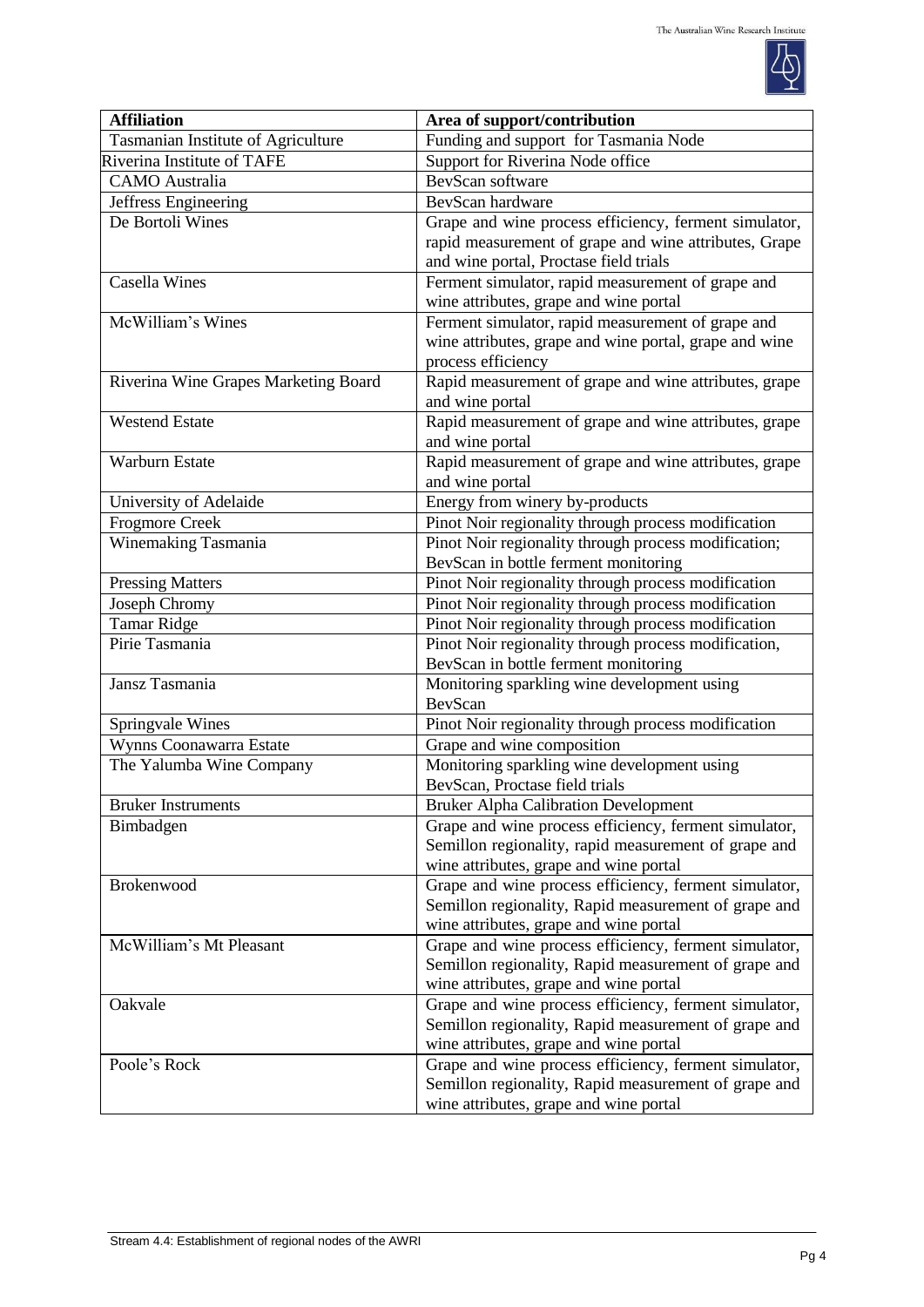

| <b>Affiliation</b> | Area of support/contribution |
|--------------------|------------------------------|
| Glandore           | Semillon regionality project |
| <b>First Creek</b> | Semillon regionality project |
| Thomas Wines       | Semillon regionality project |
| Peppertree         | Semillon regionality project |

## **3. Background:**

In 2005, the Primary Industries Ministerial Council (PIMC) called for regional D&E including 'regional adaptive development'; a concept later formalised by the PIMC in the National Primary Industries RDE Framework Wine Sector Strategy, [\(http://www.daff.gov.au/agriculture](http://www.daff.gov.au/agriculture-food/innovation/national-primary-industries)[food/innovation/national-primary-industries\)](http://www.daff.gov.au/agriculture-food/innovation/national-primary-industries). It was against this background that the Establishment of Regional nodes of the AWRI stream was instigated. It was pursued concurrently with the instigation of the Industry Applications Stream, (Stream 2.3), with the staff of three of the nodes being members of the Industry Applications Group within the AWRI.

The AWRI is a national organisation based in Adelaide that services the entire, and increasingly geographically diverse, Australian wine sector. However, due to the logistics involved, it is difficult for grape and wine producers from outside South Australia to have as much involvement in AWRI research, development and adoption activities, as producers situated closer to Adelaide. This was a driver for creating regional nodes, and was a project included in the AWRI's industry endorsed Business Plan Towards 2015.

Additionally, facilitating the industry adoption of research outcomes becomes more difficult without dedicated personnel available at the industry interface, as they are in South Australia, and it was also clear that regional and state organisations were valuable partners in identifying research and development priorities.

The purpose of establishing the nodes, therefore, was to facilitate effective two-way interaction and flow of information for the mutual benefit of the AWRI and the regional wine industry. This allowed development and adoption projects to be conducted in close collaboration with regional partners, and the presence of AWRI personnel in regional areas on a full-time basis allowed distinct regionallyspecific priorities to be fully embraced.

# **4. Stream objectives:**

The broad objective of this stream was to establish a series of regionally-based nodes of the AWRI to achieve the following:

- Stronger collaboration between the AWRI and regional partners in R, D and E activities.
- Strengthening of the knowledge and skills base of industry personnel based in regional areas through their ability to more fully interact with the AWRI's core activities.
- Increased adoption of best practice grape growing and winemaking principles through regional hosts having access to constantly updated AWRI content for use in teaching programs.
- More active dissemination of the latest research outputs in regional centres, in a manner that facilities their rapid adoption and application.
- Enhancement of the AWRI's ability to make informed decisions on state or regional technical issues and research prioritisation through provision of information from the nodes.
- Enhanced access of regional partners to state-of-the-art analytical services.

# **5. Methodology:**

The regional nodes have been strategically located, and the profile of node managers carefully tailored to the needs of each region. The relative mix of RD&E experience of the individual node managers differs according to regional priorities and needs, and node staff actively facilitate the access of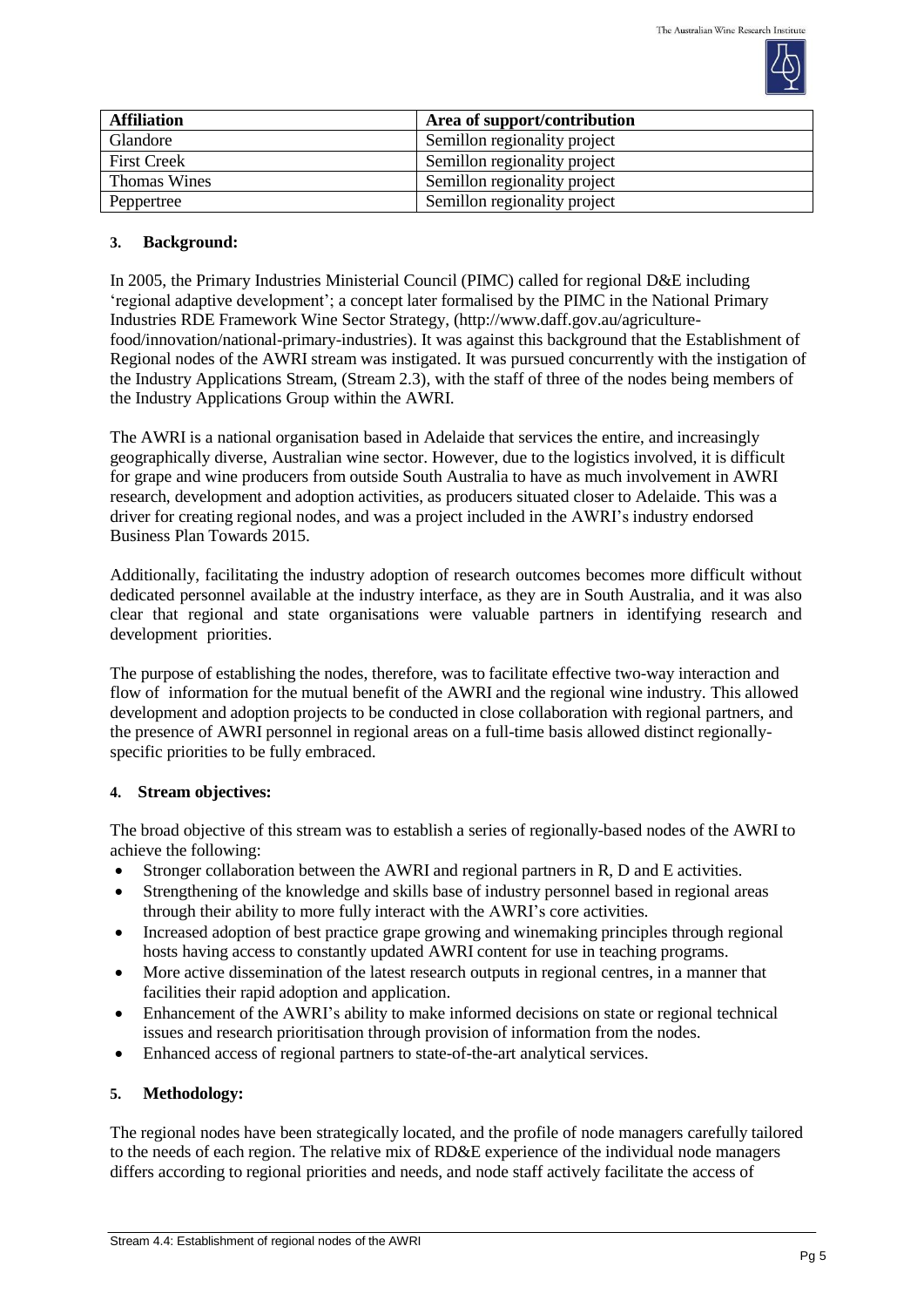

regional personnel to the AWRI's other capabilities which might not be directly represented at each node.

Development projects to be pursued by the nodes are selected on the basis of their potential to provide the most valuable understanding, methods, or tools for industry; their best-fit to regionally-defined priorities; and the applicability of resulting technologies to the broader grape and wine sector. Each node has a single staff member, and in each case they participate on the local regional industry association's technical committees in which regional R&D priorities are set. By working in continual contact with AWRI staff in Adelaide, node staff members are able to inform the discussions of regional priorities with regard to new research findings, the achievable scope of proposed projects, and the technical capabilities required and to ensure that appropriate scientific rigour is applied. Once projects have been selected, they are in most cases planned and project managed by Adelaide-based Industry Applications Group staff, in conjunction with the node managers.

Much of the development work described here has been conducted in close collaboration with industry partners, where local wineries were used as laboratories in which new knowledge, methods and tools were fully developed and adapted to best meet industry needs. The close collaboration with industry partners and the use of local production facilities, provided in depth knowledge of the imperatives that need to be met, if a technology is to be widely adopted by industry.

As well as being an ideal vehicle through which to conduct development, the nodes are also ideal for fostering adoption of new technologies. Because of the efficiency of the industry applications/regional nodes model, adoption often occurs concurrently with the adaptive development process, and the industry partners who have collaborated in development work are often early adopters of the new technology.

The adoption strategy pursued through the nodes is to foster first-mover adoption by node collaborators, and then encourage adoption to spread to other producers in that region. Many of the technologies developed by this stream are relatively complex and potentially represent a major shift in the way grapes and wines are processed and analysed; consequently a hands-on approach to fostering first mover adoption has been necessary. However, those wine producers which have been intimately involved in the adaptive development process are also the best able to recognise the value of the new technology, and so are also best placed to become early adopters and provide endorsements of the value of the technology to others.

Once a degree of first-mover adoption has been achieved, case studies of the adoption fostered within the nodes have been taken to other producers and regions via the node network and via the AWRI's extension activities, prompting further adoption.

Regular industry meetings and seminars are held in the regions hosting nodes, to keep producers informed of project progress and outputs, and feedback received in these fora is used to guide the future direction of the work. Regular meetings are also held with regional associations, other industry groups, and other research providers, to ensure that project priorities and outcomes are efficiently communicated and opportunities for collaboration are maximised. Additionally, fortnightly teleconference meetings are held between the node managers and the Industry Applications staff in Adelaide, during which the progress and directions of projects is discussed, and future activities are planned.

Operation of the nodes, and the conduct of node projects, relies heavily on AWRI staff members in Adelaide who provide high-level industry consultation relating to strategic planning and priority setting, as well as project coordination and logistical and service support. They also actively facilitate interaction among the nodes to ensure that they act synergistically, and plan and coordinate joint-node activities. Grape and wine analysis associated with node projects, as well as data analysis, is also performed in Adelaide, and Adelaide-based staff members are involved in writing and/or edit publications based on node outputs, and working to extend outcomes beyond the regions in which nodes have been established. Node managers also have an extension function, actively facilitating the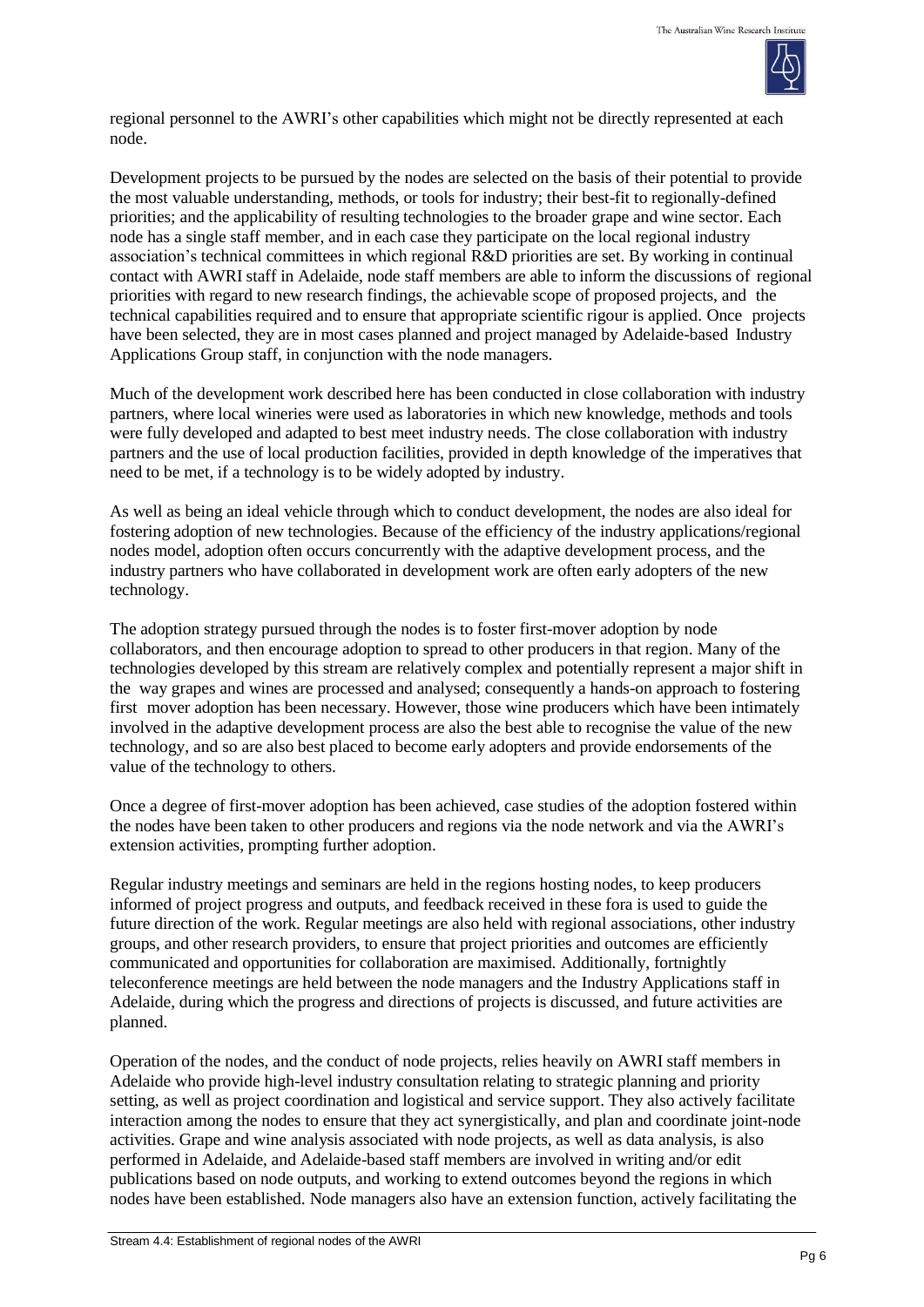

transfer of knowledge generated by other research projects conducted at the AWRI to their region, and directing calls for technical advice or assistance received from their region, to the most suitable AWRI staff members in Adelaide.

### **6. Results and discussion:**

## **Goal 1: Development of tools to improve process measurement and control**

Outputs include:

- Rapid measurement of yeast assimilable nitrogen (YAN) levels in juices and ferments using spectral methods, to facilitate enhanced quality control and ferment management.
- Application of rapid spectral technologies to the analysis of sugar and colour maturity levels in grape homogenates.
- Application of spectral measurement to sparkling wine production; techniques for assessing phenolic profiles of fruit for sparkling base wines, and for monitoring in-bottle fermentation; and the development of attributes related to wine storage and lees-ageing.
- The AWRI Ferment Simulator a tool which models fermentation kinetics to optimise fermentation performance, and manage and reduce power use and the price paid for electricity.
- The WineCloud; a web-based tool to measure tannin, colour, and other phenolic parameters in red grapes, fermentations and wine:
	- o Practical application of the WineCloud grape portal, to measure tannin, colour and phenolics in red grapes to increase knowledge on the impact that viticultural techniques and geological factors can have, in relation to vintage effects.
	- o Practical application of the WineCloud wine portal, to measure tannin, colour and phenolic profiles in red wines and fermentations, allowing the impact of different winemaking factors, especially maceration techniques, to be investigated and employed.

## *Rapid measurement of yeast assimilable nitrogen (YAN), to improve wine quality and fermentation management*

Spectroscopic methods can be used for rapid prediction of a range of grape and wine composition parameters, and a number of methods have been developed under this stream using affordable, 'offthe- shelf' spectroscopy instruments (Shah et al. 2010, Cynkar and Wilkes 2011).

One specific application developed using a Bruker Alpha mid-IR instrument, has focused on the simultaneous analysis of juices for pH, titratable acidity (TA), sugar content (Brix) and yeast assimilable nitrogen (YAN), using mid-IR spectroscopy (Table 1). Prototype calibrations were developed and, following establishment of the AWRI Riverina Node, the project was extended into the Riverina for further development and validation across multiple vintages. More recently, the work has been extended further to include Tasmania and the Hunter Valley via the AWRI nodes in those regions, although industry feedback indicates that insufficient YAN is not considered a problem in Tasmania.

Measuring YAN concentrations prior to fermentation is very important as insufficient YAN (<160 mg/L) in the juice/must can result in sluggish or stuck fermentations and the production of hydrogen sulfide. Conversely, elevated levels of YAN (>350 mg/L) can lead to the formation of undesirable flavour and aroma characteristics in the resultant wine. However, few producers measure YAN on a regular basis because until now, its analysis required a relatively time consuming two-stage wet chemistry assay. Rather, many producers rely on 'preventative' routine additions of diammonium phosphate (DAP) to all juices, which poses the risk of elevating the YAN concentration to undesirable levels. Data collected on YAN concentration in juices across multiple vintages collected by this project (Table 1), has shown that the proportion of samples that do not require a DAP adjustment can be extremely high. The rapid YAN method clearly shows the value of this instrument for juice monitoring, providing rapid feedback on nutrient status to winemakers; avoiding the cost of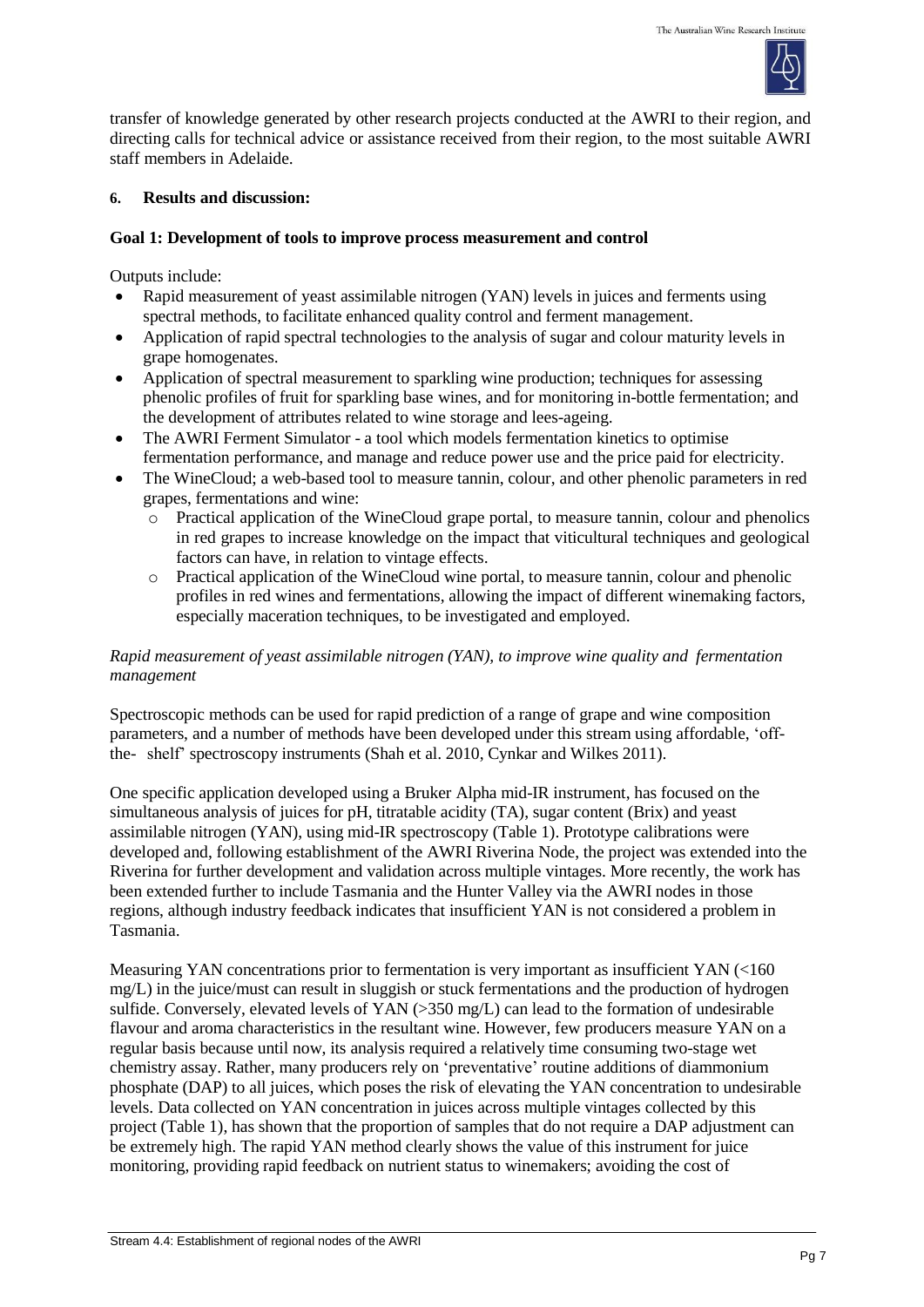

unnecessary DAP additions, while optimising wine quality by directing additions only to when and where they are needed.

**Table 1.** YAN ranges observed for juice samples from various wineries and regions across 2011-13 vintages. Table also indicated the proportion of samples that did not require a DAP addition.

| <b>Region</b>        | <b>Winery</b> |                             | Vintage 2011                                 |                             | Vintage 2012                                 |                             | Vintage 2013                                 |  |
|----------------------|---------------|-----------------------------|----------------------------------------------|-----------------------------|----------------------------------------------|-----------------------------|----------------------------------------------|--|
|                      |               | <b>YAN</b> range<br>(mz/LN) | % of juices not<br>requiring DAP<br>addition | <b>YAN</b> range<br>(mz/LN) | % of juices not<br>requiring DAP<br>addition | <b>YAN</b> range<br>(mg/LN) | % of juices not<br>requiring DAP<br>addition |  |
|                      | Winery 1      | $66 - 109$                  | $\mathbf 0$                                  | $61 - 220$                  | 13                                           |                             |                                              |  |
|                      | Winery 2      | $57 - 417$                  | 94                                           | $109 - 417$                 | 84                                           | $89 - 534$                  | 94                                           |  |
| Riverina             | Winery 3      | $114 - 505$                 | 78                                           | $32 - 345$                  | 54                                           | $50 - 256$                  | 41                                           |  |
|                      | Winery 4      | $69 - 294$                  | 68                                           | $54 - 424$                  | 57                                           |                             |                                              |  |
|                      | Winery 5      | $\overline{\phantom{a}}$    |                                              | $\overline{\phantom{a}}$    |                                              | $203 - 406$                 | 100                                          |  |
| <b>Hunter Valley</b> |               |                             |                                              | $\overline{\phantom{a}}$    |                                              | $98 - 286$                  | 43                                           |  |
| South Australia      |               |                             | $\overline{\phantom{a}}$                     | $\overline{\phantom{a}}$    |                                              | $31 - 539$                  | 67                                           |  |

# *Application of rapid spectral technologies to the analysis of sugar and colour maturity levels in grape homogenates*

The Australian wine industry has a clear need for rapid methods for measuring grape composition in order: to determine optimum harvest dates; to identify areas in the vineyard with similar composition; and for the assessment of grape quality for appropriate payment. For analysing large numbers of samples, potentially hundreds per day as might occur at a commercial harvest receival weighbridge, spectroscopic methods have been employed in the last decade by some of the large wine producers for grape colour analyses as an indicator of grape quality.

The direct cost of spectroscopic analyses is much lower than traditional 'wet chemistry' methods, due to the absence of the need for reagents, and less time required to conduct the analysis. However, the initial cost of buying instruments such as FOSS6500, which can be used for grape colour assessment, has been too high for medium and small-sized wineries.

However, with a new generation of small size and cheaper instruments now available, that situation is changing. Under this stream, a Bruker Alpha mid-IR instrument has been used to develop simultaneous measurement of a number of grape composition parameters. Robust calibrations have been developed for total soluble solids (TSS), total anthocyanins, pH, TA, and dry matter in grape homogenates. The initial calibration models included data for Shiraz, Cabernet Sauvignon and Merlot, from grapes sourced in South Australia during the 2011 and 2012 vintages. Collaboration with wineries in the Riverina region (NSW) in 2013 provided a significant amount of additional data; more varieties were included, and the concentration range of the calibration was expanded towards lower values.

These rapid measurements could replace the expensive and time consuming traditional laboratory methods and could ultimately be extended to measurements using hand-held devices during grape berry ripening and at harvest.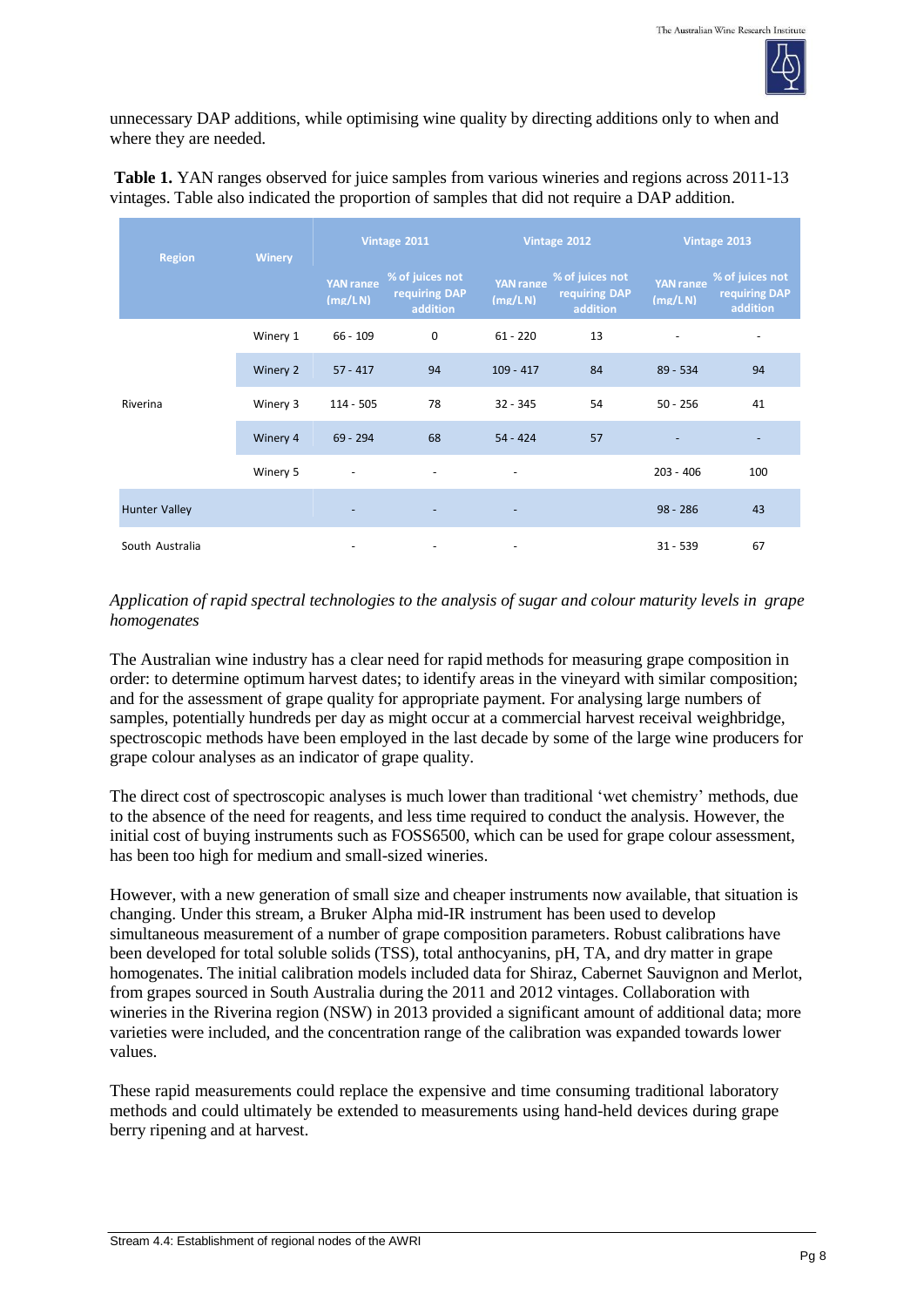

*Application of spectral measurement to sparkling wine production; techniques for assessing phenolic profiles of fruit for sparkling base wines, and for monitoring in-bottle fermentation and the development of attributes related to wine storage and lees-ageing*

UV-Mid-IR spectral analysis of sparkling wine base samples has shown that differences in phenolic profiles can be tracked with UV spectra (Donachie et al. 2011); this has been reflected in differences seen in commercial premium sparkling wines in a number of formal tasting sessions.

Wines from Champagne and other parts of the world can be discriminated from Australian sparkling wines spectrally. This has highlighted the value of using these rapid methods to provide a chemical fingerprint of sparkling wines. Such fingerprints can be used to identify and investigate compositional differences which lead to stylistic differences in the wines. They can also be used as objective targets of wine style which can potentially be used during production to guide winemaking towards achieving targeted styles.

Trials carried out in collaboration with a number of sparkling wine producers in Tasmania have shown that secondary fermentation and retention of  $CO<sub>2</sub>$  can be tracked with visible and short wavelength near-infrared spectroscopy fingerprinting methods, using the BevScan<sup>TM</sup> in-bottle spectroscopy instrument developed under Stream 2.3. This could be a particularly valuable application of that technology, avoiding cost-prohibitive destructive testing, especially in scenarios where wine value is high (Dambergs 2012c).

BevScan fingerprinting has also been used to discriminate among sparkling wines stored at different temperatures, which can provide insight into the use of temperature changes to manipulate the autolysis process and influence the formation of desirable sensory characteristics. BevScan has improved the understanding of how these characters develop over time and what influences the speed of development, thereby providing opportunities to streamline the production of sparkling wines, with potentially high economic impact.

Development of lees-aged attributes in bottle post-tirage has also been tracked using UV spectroscopy. Spectral analysis of sparkling wine samples has shown that differences between wines treated with different pectolytic enzymes can be effectively monitored, and that those UV fingerprints could be used to predict sensory ratings in sparkling wines that are directly linked with autolysis characters.

# *The AWRI Ferment Simulator - a tool which models fermentation kinetics to optimise fermentation performance, and manage and reduce power use and the price paid for electricity*

Winemakers recognise that fermentation is a critical area in the winemaking process, where quality can be enhanced or lost quickly and suddenly. Therefore there is a demand for tools which enhance winemakers' ability to monitor their fermentations, and to give greater control, and more confidence in the final wine outcome.

Current fermentation management practices place huge demands on winery resources, ranging from daily sample collection, laboratory analysis and winemaker tastings, to infrastructure constraints such as equipment availability, energy and water use, and refrigeration capacity. Process efficiency is further impacted when stuck or sluggish fermentations occur, with additional resources and logistical management being required as a result.

The ability to reliably and accurately monitor and control fermentation in real-time is crucial to minimising operating costs whilst realising maximum wine quality potential (Muhlack 2008a). That need has been recognised by the development of the AWRI Ferment Simulator: a spreadsheet-based tool designed to provide wine producers with the capability to monitor and predict wine fermentation performance.

The AWRI's novel Ferment Simulator has been developed over several vintages, with input from industry collaborators in the Hunter Valley and Riverina regions. The tool has undergone extensive field testing over a number of vintages using commercial-scale fermentation data sourced from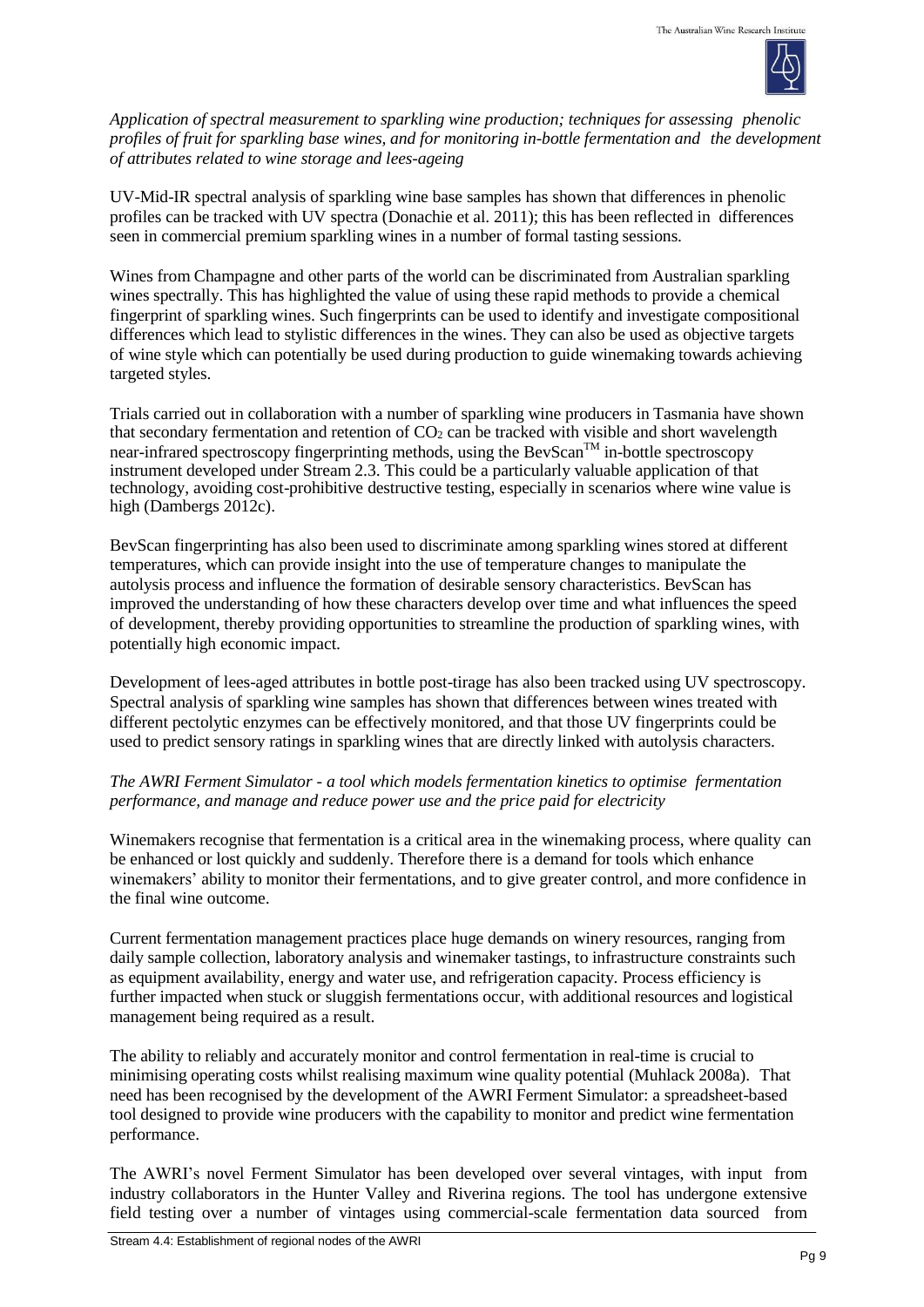

multiple sites and has been found to predict commercial fermentation performance reliably after 2-3 days worth of data are available. Input from industry has been sought on the relative importance and practical use of a variety of fermentation conditions as fermentation management tools, such as temperature, yeast type, wine type, nutrient levels, agitation regime and fermenter size, and the simulator uses a complex set of calculation algorithms to predict ferment trajectory in relation to those various fermentation conditions. (Muhlack 2012a).

The system was developed using commercial-scale fermentation data sourced from multiple sites over several vintages, and provides automated and early warning of fermentations which are likely to be extended, or to stick, once 2-3 days worth of data, related to the fermentation's progress, are available (Figure 1). The simulator also provides the means for real-time control in order to achieve quantified compositional targets, such as residual sugar, colour, and tannin concentrations, and allows for refrigeration demand to be calculated for an entire tank-farm for several days in advance according to weather forecasts. That feature allows winemakers to plan their refrigeration use in order to avoid exceeding their contracted electricity supply on very hot days, thus avoiding punitive electricity tariffs.



**Figure 1.** A commercial ferment profile predicted by the AWRI Ferment Simulator after three days of Baumé data has been collected (left image) compared against the actual ferment profile achieved after eleven days (right image).

*The WineCloud — a web-based tool to measure tannin, colour, and other phenolic parameters in red grapes, fermentations and wine*

To many winemakers and those in the wine trade, phenolic compounds are the attributes which define the intrinsic value of red wines, being a major influence on their colour and textural properties. Until now, however, they have been difficult to measure, and therefore not well controlled during winemaking. The technology to measure phenolic compounds is widely available. When combined with methods for the more rapid analysis of grape compositional variables (also developed under this stream) there is the potential to substantially increase the understanding of the relationships between grape and wine composition. These tools inform the way grapes are selected and paid for, and allow more objective target specifications to be set.

In 2005 the AWRI conducted a review of tannin research which concluded that the available analytical methods were too complicated, not specific or not suitable for wine tannins, and that there was no simple method available to aid industry trials and decision making. The AWRI responded by developing the methyl cellulose precipitable (MCP) tannin assay for red wines, which was a major simplification of previous methods.

However, an industry survey conducted under this stream in 2008 revealed that while the majority of respondents wished to be able to measure tannin and other variables related to phenolics, they wanted faster and simpler analytical methods. Consequently a rapid spectral (UV-Vis) method for predicting colour, tannin, and phenolics in red wines and in fermentations was developed, which was correlated with the MCP assay (Dambergs et al. 2011a, 2011b, 2012b). That capability was delivered to industry through a web interface called the AWRI Tannin Portal, to provide a simple measurement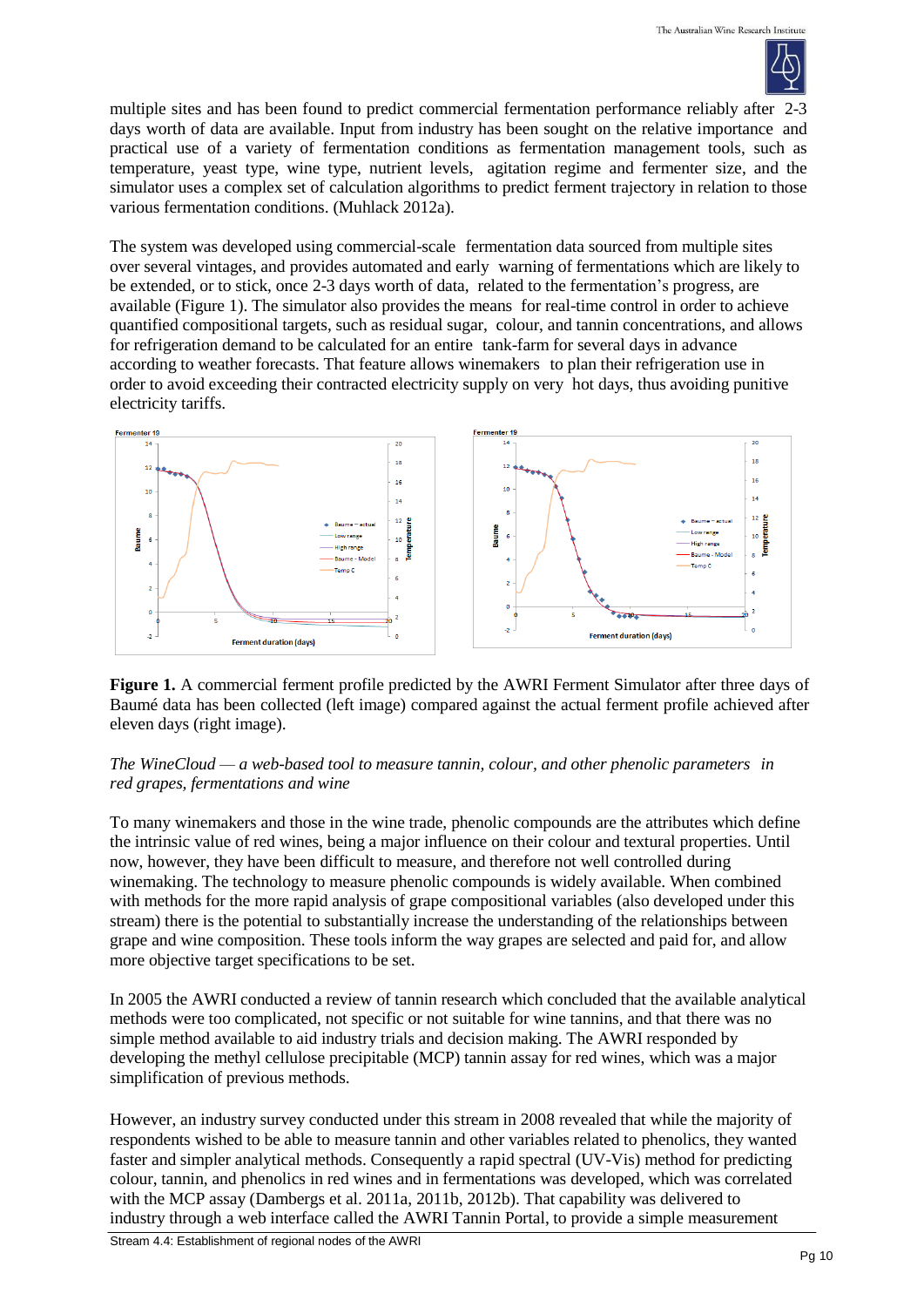

tool that could be employed by wine producers using their own equipment (Dambergs et al. 2011a, 2011b, 2012b).

In response to Tannin Portal user feedback, and as a result of industry trials which identified links between grape colour and tannin, and wine colour, the tannin portal was extended with the inclusion of a number of additional variables of wine phenolic composition. The concept was further extended to allow for the analysis of grapes as well as wines, and the combined portals were renamed the 'WineCloud'.

WineCloud can be further extended as new methods become available. It provides industry with a simple and rapid method to gather data from wine processing and targeted winemaking trials improving decision making to achieve specific target attributes for their wines. For instance, it has been used by producers to obtain objective process data to assess the impact of winemaking variables such as maceration technique and yeast type, and has provided some early insights into links between grape and wine tannins.

The platform also contains a suite of tools that allow simple graphical representation of data such as grape maturity trends; attribute profile charts; and fermentation trajectory plots, as well as an extensive database of grape and wine data, against which users are able to benchmark specific attributes in their own grapes and wines by a combination of vintage, variety, and region.

*Practical application of the WineCloud grape portal, to measure tannin, colour and phenolics in red grapes, to increase knowledge on the relative impact of viticultural techniques and seasonal conditions on grape composition at vintage*

Recent developments in generating predictive models for tannins, phenolics and anthocyanins in grapes (Dambergs et al. 2011a, 2011b; 2012b) have led to the creation of the WineCloud Grape Portal (Dambergs et al. 2012a; Smith et al. 2011). This provided industry with a convenient and innovative tool which can be used to understand the impact that viticultural techniques and geological factors can have, in relation to vintage effects.

A number of small-scale vineyard trials, conducted in South Australia and through the Tasmania node, have highlighted the impact that soil type, clone, rootstock selection and weather patterns can have on anthocyanins, tannin and phenolics in red grapes during ripening (Smart et al. 2010, Smart and Dambergs 2012). This allowed producers to tailor grape compositional profiles by modifying or manipulating plantings, adjusting viticultural treatments and selection of appropriate vineyard sites.

The WineCloud was also used to understand the phenolic load in various tannin components in grape skin, seed and stalks. Analysis of grape fractions revealed that the highest concentration of tannin by weight occurs in seeds, followed by stalks, then skin. Small ferments performed with grape fractions (seeds or skin) removed or added back, showed that grape pulp influences tannin extraction, through binding of tannins to grape sub-cellular material (Sparrow et al. 2012a). Work in this stream also showed that extraction of skin tannin can be enhanced by selectively macerating skins during fermentation. Small-scale trials with selective and targeted maceration of skins indicated enhanced extraction of the more desirable skin tannin in relation to less desirable seed tannin (Sparrow et al. 2012b).

*Practical application of the WineCloud wine portal, to measure tannin, colour and phenolic profiles in red wines and fermentations, allowing the impact of different winemaking factors, especially maceration techniques, to be investigated and employed*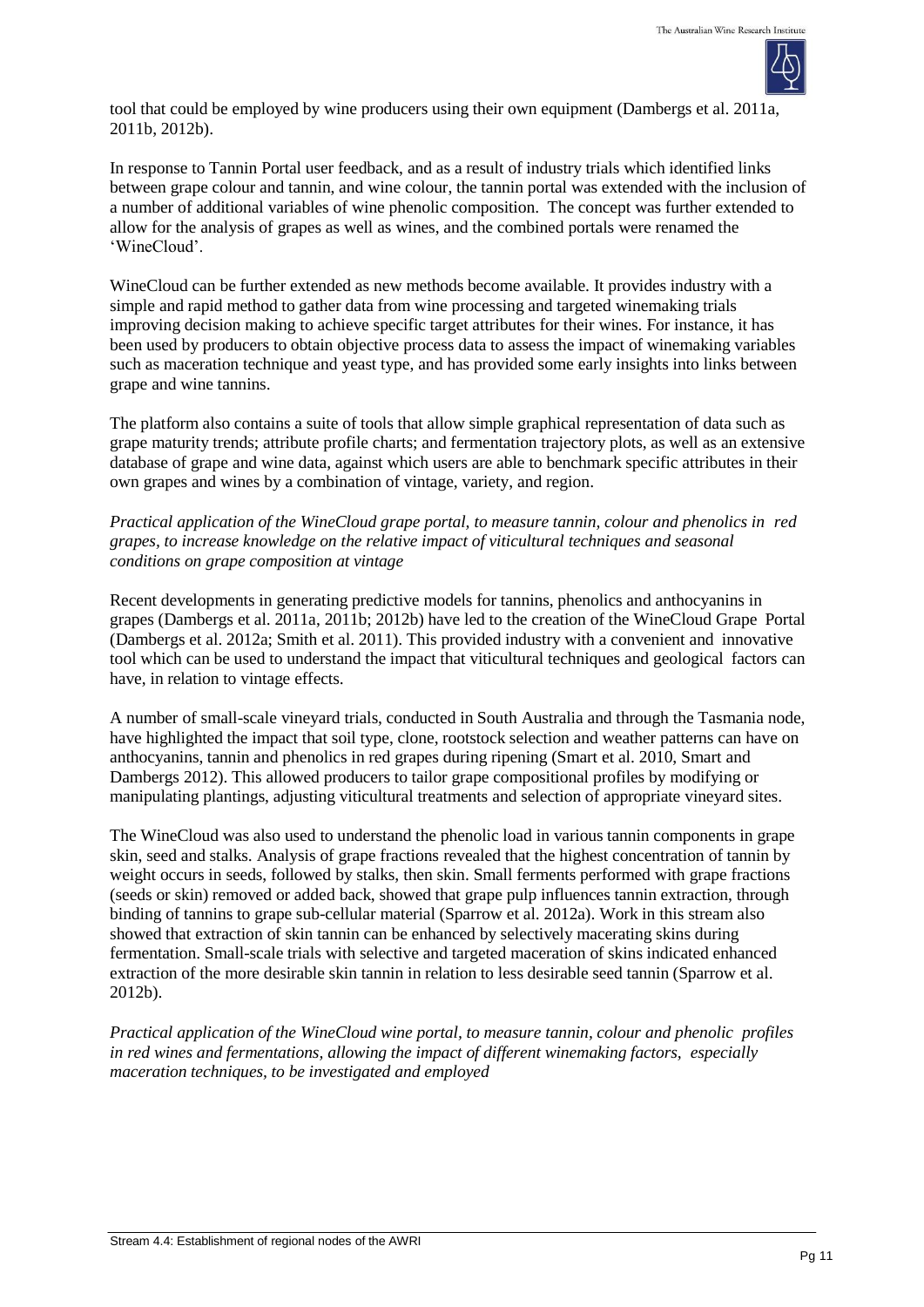

The WineCloud wine portal provided opportunities for rapid measurement of tannin, colour and phenolic compounds in red wines and ferments. It provided critical wine chemistry information that would otherwise not be available, in a timely and cost-effective manner.

The kinetics and physical conditions which govern the extraction of phenolics during the production of Pinot Noir red wines was a focus at the AWRI's Tasmania node, operated in partnership with the Tasmanian Institute of Agriculture (TIA). Pinot Noir is a difficult variety to use for red wine production due to its unusual phenolic profile and low concentration of colour (anthocyanins); consequently, it is very important that the red pigment is efficiently extracted and stabilised during the maceration/fermentation process. Although Pinot Noir grapes have high tannin concentrations, information held on the wine portal demonstrates that Pinot Noir wines tend to be low in tannin (Figure 2). This anomaly is most likely due to Pinot's low ratio of skin-to-seed tannin, when compared with other varieties. Seed tannin is more difficult to extract than skin tannin, and tends to be extracted later in the fermentation.



**Figure 2.** Tannin concentrations in grape extracts and wine; box plots indicate the spread of values; median is indicated by the horizontal line; 50% of samples are within the box; whiskers indicate upper and lower quartiles; symbols indicate extreme outliers. CAF= Cabernet Franc; CAS= Cabernet Sauvignon; DUR= Durif; GRE= Grenache; MER= Merlot; NEB= Nebbiolo; PIN= Pinot Noir; SAN= Sangiovese; SHZ= Shiraz. Pinot Noir data are highlighted with blue ovals.

Using the WineCloud wine portal as a key monitoring tool, a number of trials were undertaken to identify key vineyard and winemaking processes and variables that have the ability to impact on colour, tannin and phenolic profiles of red wines. Trials using small-lot winemaking methods showed that, for example, wines made using a 45-day extended maceration were low in free anthocyanins, but high in pigmented tannins, which are more stable colour compounds (Figure 3). Other trials demonstrated that by manipulating maceration methods, tannin levels in Pinot Noir wines made from the same batch of fruit could be increased four-fold (Dambergs 2012d). This has implications not only for grape varieties that are low in skin tannin (such as Pinot Noir), but also for addressing deficiencies in fruit composition due to undesirable vintage conditions and extreme weather events.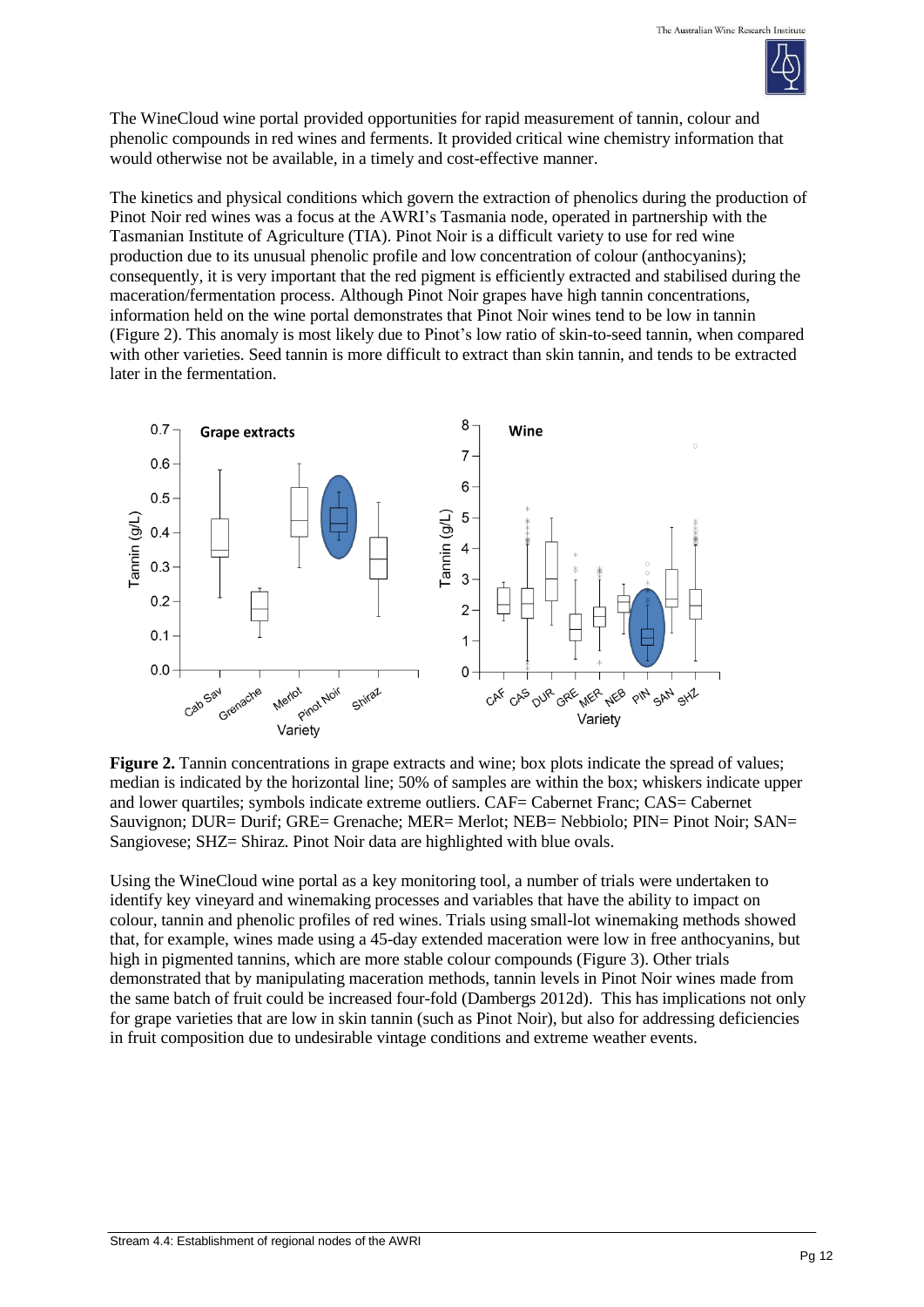



**Figure 3.** Total tannin and pigmented tannin for extended maceration (ExtMac45), cold maceration, control, oak addition, juice run off and return, juice runoff (without return) and stem additions to Pinot Noir ferments. Extended maceration data are highlighted in red.

The wine portal has also been used to understand the impact of different yeasts on resultant colour and tannin profiles in Pinot Noir red wines (Figure 4). Wild ferments are being used by an increasing number of Pinot Noir makers to create complexity and express 'microbiological terroir'. Under controlled conditions, wild ferments finished with EC1118, showed lower tannin concentrations than RC212 (a commonly used strain for Pinot Noir) and EC1118 fermentations. Similarly, an attempt to mimic 'wild-yeast' fermentations in a controlled way, by fermenting with the non-*Saccharomyces* strain *Torulaspora delbruekii* and finishing with EC1118, also resulted in lower tannin concentrations than with RC212 (Carew et al. 2012).



**Figure 4.** Tannin concentrations in Pinot Noir wines fermented with RC212, EC1118, *Torulaspora delbruekii* followed by EC1118 (T.d-EC11188) and wild ferment followed by EC1118 (w-EC1118). Different letters indicate a significant difference between treatment averages.

## **Goal 2: Evaluate the potential of renewable energy technologies to reduce carbon liability and offset grid supplied electricity for wine producers**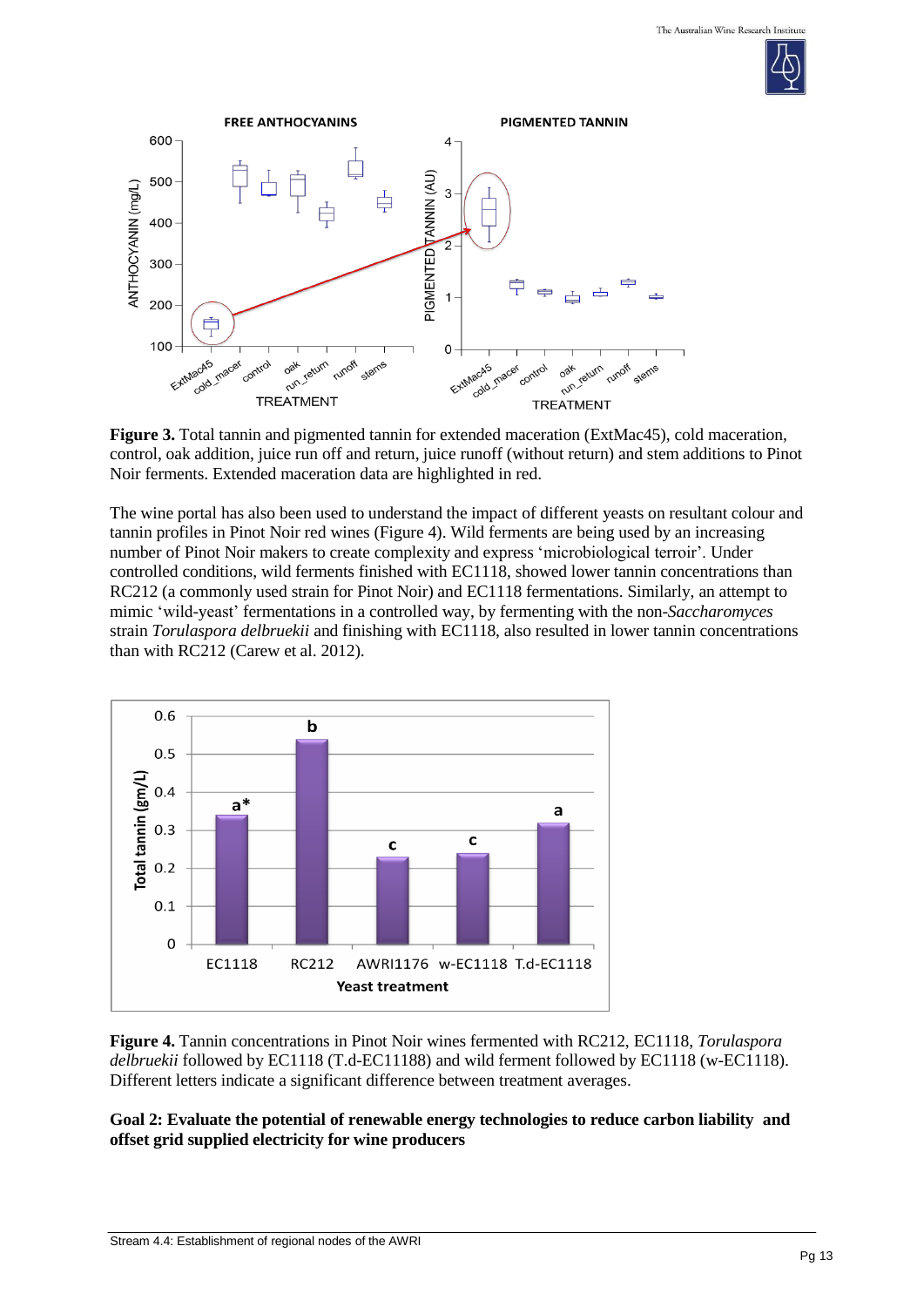

Outputs include:

• Technical and economic evaluation of the use of grape stalks and marc to produce electricity

Rising energy costs are increasingly impacting on the bottom-line profitability of wine producers, and opportunities exist for the wine industry to mitigate increasing costs through energy efficiency and renewable energy technology. A focus area of this stream has been to identify process efficiency improvements and strategies for reducing and transforming energy inputs (Muhlack et al. 2009a, 2008b).

The assessment of the viability of biomass power generation using grape marc was carried out, utilising a 'Young Innovators and Scientists Award' from the Department of Agriculture Fisheries and Forestry Bureau of Rural Sciences. The award funded a preliminary study of grape marc combustion and gasification for renewable power generation and was undertaken with support from the University of Adelaide School of Chemical Engineering and Constellation Wines. Outcomes of this research indicated that this is an approach that could be used by the wine industry to reduce grid-supplied power consumption (van Eyk et al. 2009).

The potential savings in grid-supplied energy and emissions are significant; perhaps as much as 75% depending on the technology employed. The capital payback period, coupled with the transformation of a waste stream into a valuable resource, are attractive. However, due to uncertainty around the specific performance of currently available biomass power generation plants, and the high capital costs, it is unlikely that the wine industry will move forward in this area until real-world case study data from a pilot or commercial-sized winery installations become available.

In the meantime, so-called 'low-tech' solutions and existing small-scale process improvement solutions offer a transitional answer. That is, application of established process knowledge that can be used now to achieve efficiency gain. The AWRI's Riverina Node continues to explore technologies which have the potential to add substantial value and competitive advantage to the Australian wine sector in the future, across the entire value chain (Muhlack 2008b).

Work in this stream has also sought to ensure industry awareness of technologies on offer in regional Australia. Potential process services within the winery, where high impact and/or low cost improvements are typically achievable include: refrigeration control, process heating and waste heat recovery, insulation, hot water generation, air compressor performance, lighting and wastewater treatment. Alternative low energy wine processing strategies, such as floatation, in place of cold settling and centrifugation can also provide energy cost savings in certain circumstances (Muhlack 2008b).

Process opportunities in each of these areas have been presented through the AWRI's extension vehicles, as well as at local technical briefings conducted through the regional node network. Fact sheets and calculators have also been developed to assist producers in evaluating the impact of different energy efficiency strategies, which are available for download from the AWRI website[:](http://www.awri.com.au/industry_support/environment/) [http://www.awri.com.au/industry\\_support/environment/](http://www.awri.com.au/industry_support/environment/)

## **Goal 3: The development of methods to increase processing efficiency and reduce processing costs**

Outputs include:

- Proctase a viable alternative to bentonite for the protein-stabilisation of wine
- Microwave treatment of red must to allow full phenolic extraction pre-fermentation

### *Proctase - a viable alternative to bentonite for the protein-stabilisation of wine*

Bentonite clay is used as a fining agent in the production of white, sparkling and rose wines in order to remove proteins that could otherwise form unsightly haze after the wine is bottled. While it is a very effective way to remove those proteins, the bentonite fining step is cumbersome, tends to tie up tank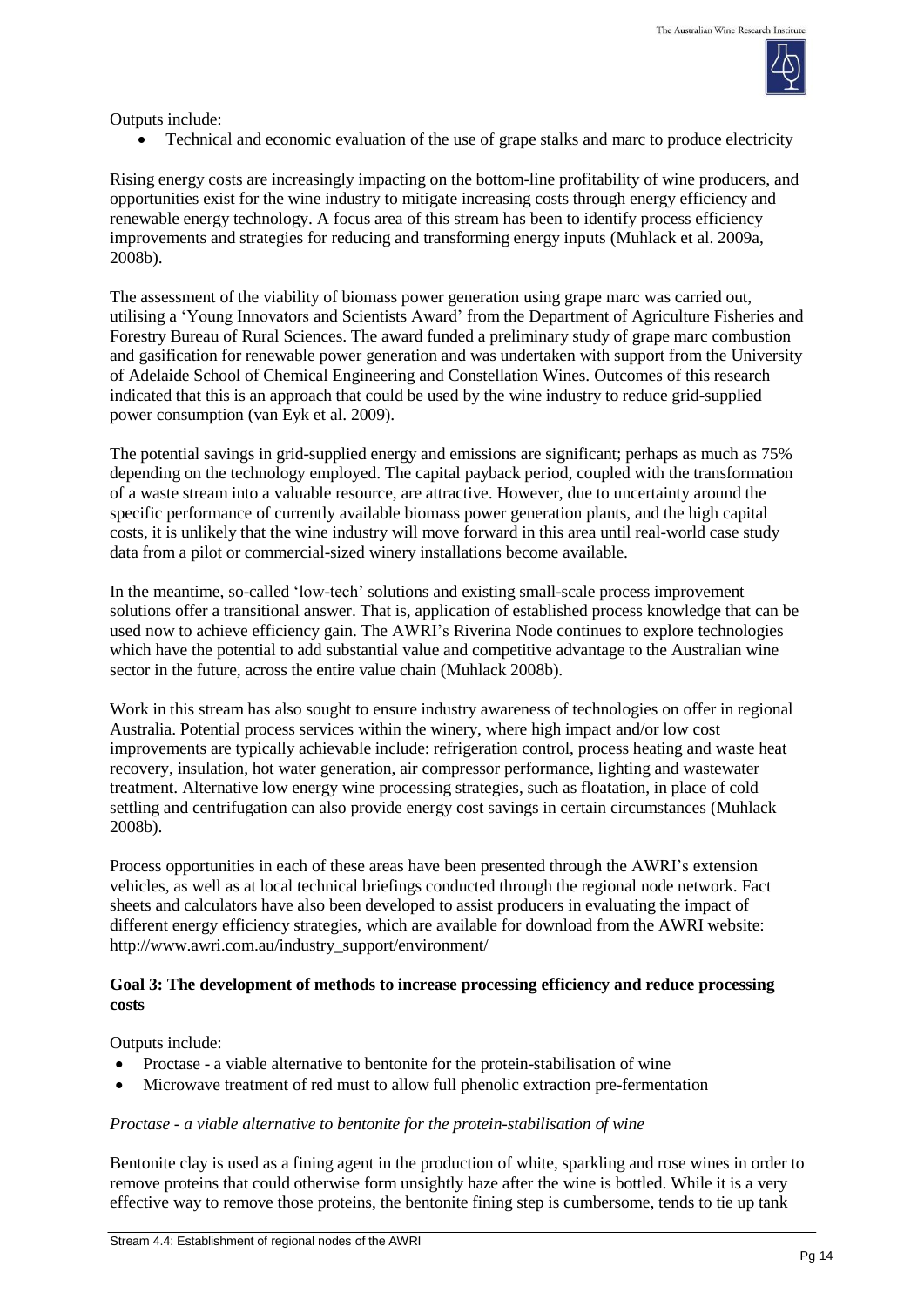

time, causes volume and quality loss, and presents waste disposal challenges. Bentonite is also very abrasive, causing accelerated wear on winery equipment such as pumps and centrifuges. Although inline dosing of bentonite is currently used by several of Australia's largest wine producers due to its lower cost and efficacy on a large scale, most Australian wineries do not have the necessary infrastructure to consider this process modification.

Through Stream 2.2, the AWRI has sought alternatives for preventing haze formation, reducing the cost of bentonite treatment and/or removing the proteins via means other than bentonite. The research has focussed on two areas; understanding the mechanism of haze formation and the proteins responsible, and using that knowledge to find solutions to the problem. Proctase, a commercially available mixture of two acidic proteases produced from Aspergillus niger (EC no. 3.4.23.18 and 3.4.23.19), was identified as a potential bentonite alternative. Bench-scale trials demonstrated that at elevated temperatures it was effective at removing the proteins responsible for haze formation.

Field trials coordinated by the Riverina Node and Industry Applications staff in Adelaide, were conducted under this stream with three industry partners in the Riverina and South Australia during the 2011 and 2012 vintages. These trials assessed the potential of Proctase to remove heat unstable proteins from white juices (Robinson et al. 2012, Marangon et al. 2012). The trials demonstrated that flash pasteurisation treatment of white juice at  $75^{\circ}$ C in the presence of Proctase was effective at removing the haze-forming proteins (Chitinases), resulting in a protein stable wine.

A review of the regulatory environment surrounding the use of acidic protease enzymes in winemaking, has highlighted that the enzymes present in the Proctase formulation are listed synonymously (carboxyl proteinase or EC no. 3.4.23.6) as approved winemaking additives in the current Food Standards Code (1.3.3). The AWRI is currently progressing formal recognition of this from Food Standards Australia and New Zealand (FSANZ), through an update to the Code.

Detailed economic analysis was conducted to compare operating costs between Proctase and bentonite treatments (both batch and in-line dosing).The study took all relevant processing conditions into account, including flow rates, temperatures, heating and refrigeration energy, heat exchanger losses, pumping requirements and Proctase purchase costs. To compare batch and in-line bentonite addition, wine volume and downgrade losses were included, together with filtration and centrifuge performance, as well as energy and labour requirements. Results are shown in Figure 5.

In-line bentonite treatment costs were similar when compared with the Proctase treatment. This suggests that if suitable equipment is available for in-line bentonite dosing, this option offers some advantages when processing juices or wines with lower protein concentrations. Considerable capital investment is associated with in-line bentonite dosing, however. Consequently, this method is cost prohibitive for all but the largest commercial wineries.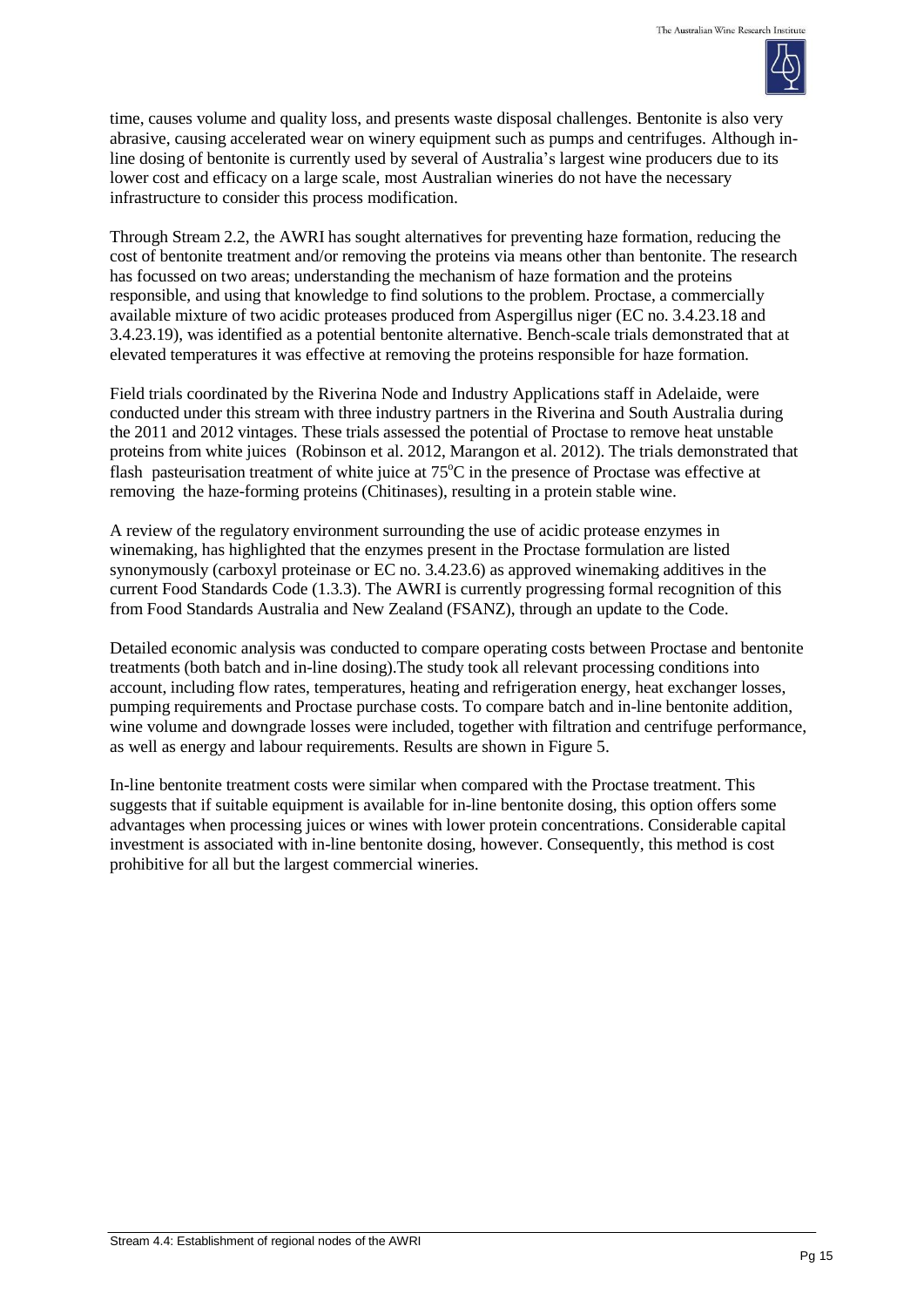



**Figure 5.** Economic analysis of Proctase treatment, compared with batch and in-line bentonite addition for Sauvignon Blanc, Chardonnay and Riesling juices (treatment cost in cents per L).

#### *Microwave treatment of red must to allow full phenolic extraction pre-fermentation*

The impact of microwave treatment of Pinot Noir must has been investigated by the Tasmania node. The technique allows apparently full and potentially a more controlled and quantifiable extraction of phenolic compounds from grape skins, pre-fermentation (Figure 6). The technique, in all probability, is equally applicable to other grape varieties. The ability to achieve full phenolic extraction with as little as three hours of skin contact time, would allow must to be pressed at that point and the wine fermented off-skins. That ability would not only dramatically increase winery efficiency and reduce costs, but would also potentially allow a new degree of control of red wine fermentation, which might enable the development of novel wine styles (Carew et al. 2013 p, in press).



**Figure 6.** Post-microwave maceration extraction of anthocyanins and tannins.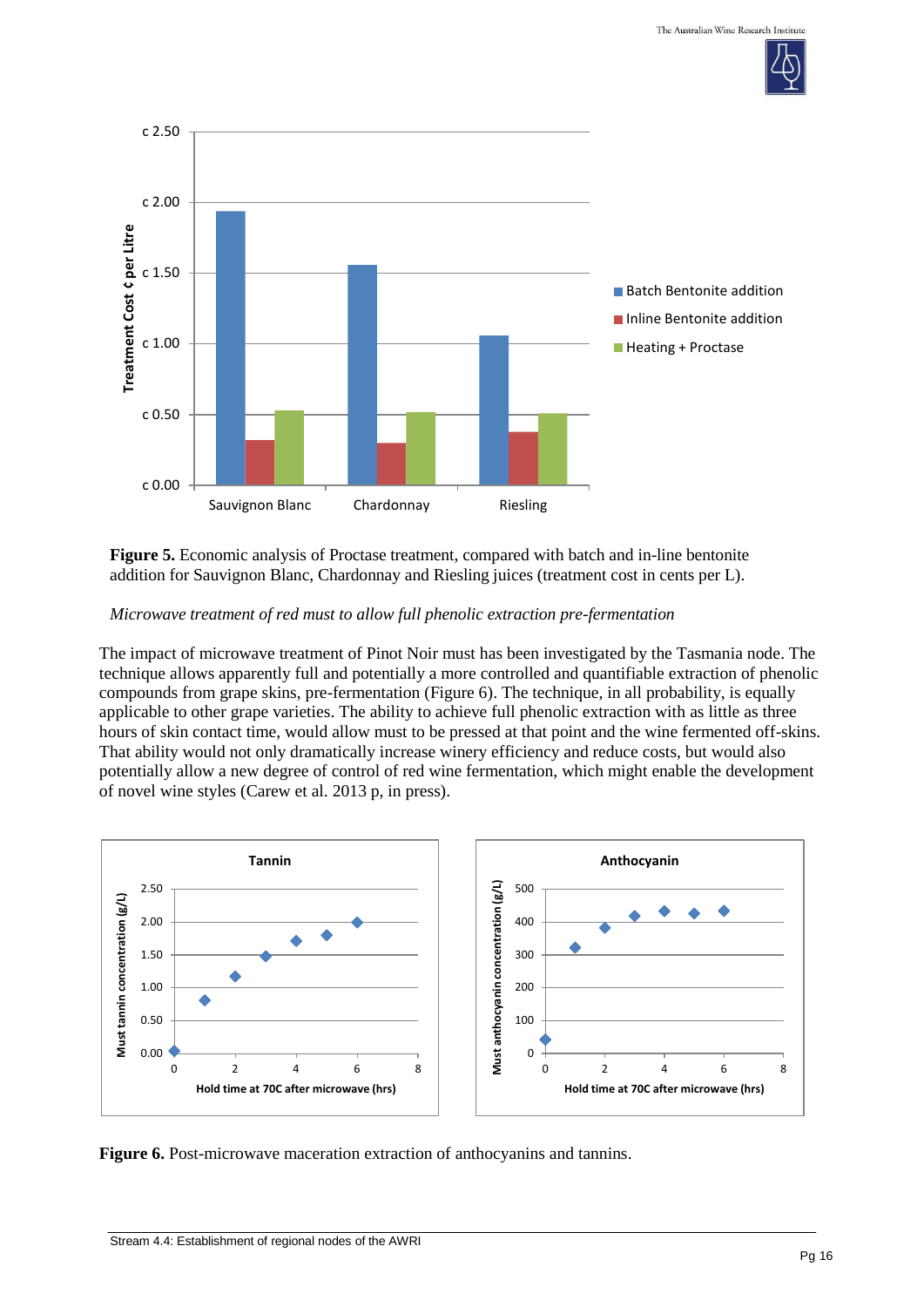

#### **7. Outcome and Conclusion:**

The key outcomes for the Australian wine industry delivered through this stream are:

### **The development of tools to improve process measurement and control**

*Application of rapid spectral technologies to the rapid analysis of sugar and colour maturity levels in grape homogenates, and of yeast assimilable nitrogen (YAN) and other compositional variables in white juice and fermentations*

A range of technologies have been developed which allow producers to measure a range of important compositional variables of grapes and wines simultaneously, quickly, accurately and in real-time. It has previously not been feasible to conduct such analysis so readily, or to collect such a large volume of data. The implications of this capability are that important relationships between grape and wine composition will be elucidated allowing the full-value of grapes to be realised, and for more objective targets of wine style to be set and achieved during winemaking.

### *The AWRI Ferment Simulator - a tool which models fermentation kinetics to predict fermentation performance*

The Ferment Simulator is one of a number of tools developed by this stream, which producers can access to improve processing efficiency. The 'Simulator' enables winemakers to optimise fermentation performance to maximise wine quality, while also providing early prediction of where problems will arise. It also allows better management of refrigeration, which is the major use of power in a winery, thus reducing electricity use, and the price paid for electricity if punitive tariffs are avoided.

## *The WineCloud, a web-based tool to measure tannin, colour, and other phenolic parameters in red grapes, fermentations and wine*

The WineCloud gives the Australian wine sector the ability to access and generate high-value compositional data related to tannin and phenolic profiles, using their own laboratory equipment. By combining sophisticated calculation algorithms and a user-friendly web-interface, grape and wine producers are able to measure and control variables which, for many winemakers, govern the intrinsic value of red wines.

This innovative web-based system is a major advancement in both processing control, and grape and wine science. The tool allows for better prediction and targeting of grape composition at harvest, and more objective targeting of wine styles in real-time during fermentation, blending, and ageing, in accordance with consumer preferences. It is also a high-value tool for supporting research trials, allowing data for a large range of variables to be generated quickly and cheaply. Additionally, the platform provides a powerful benchmarking function, allowing comparison of the phenolic composition of grapes and wines, by vintage, variety, and region.

## **Evaluate the potential of renewable energy technologies to reduce carbon liability and offset grid supplied electricity for wine producers**

Rising energy costs are increasingly impacting on the bottom-line profitability of wine producers. Opportunities exist for the wine industry to mitigate increasing costs through energy efficiency and renewable energy technology.

The assessment of the viability of biomass power generation using grape marc was carried out. The potential savings in grid-supplied energy and emissions on offer are significant; perhaps as much as 75% depending on the technology employed. The capital payback period, coupled with the transformation of a waste stream into a valuable resource, are attractive.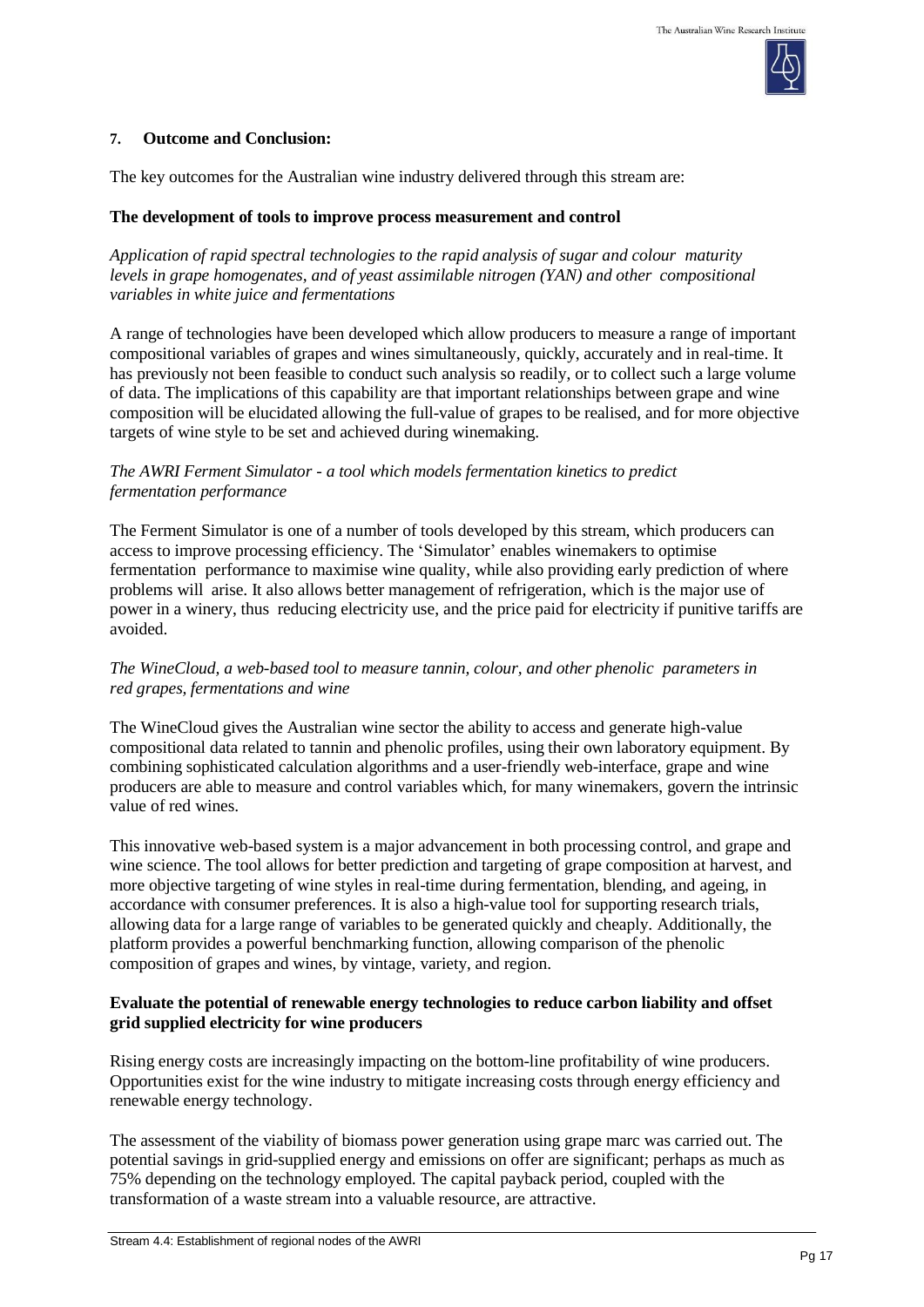

## **The development of methods to increase processing efficiency and reduce processing costs**

### *Proctase - a viable alternative to bentonite*

Proctase provides an effective enzymatic protein stabilisation method which is a viable alternative to bentonite. The traditional bentonite batch-fining step is cumbersome, tends to tie up tank time, causes volume and quality loss, and presents waste disposal challenges. Bentonite is also very abrasive, causing accelerated wear to winery equipment such as pumps and centrifuges. Proctase significantly reduces both process costs in comparison with batch dosing of bentonite, and environmental impact, and its widespread introduction would represent the most fundamental change in white wine processing, for several decades.

### *Microwave treatment of red must prior to fermentation*

The microwave treatment of Pinot Noir must allowed full phenolic extraction pre-fermentation, meaning that red wines could be fermented off-skins. In all probability this technique is equally applicable to other grape varieties and has profound implications for the way red wines are produced. As well as allowing full phenolic extraction pre-fermentation, the level of phenolic extraction in the wine can potentially be more accurately controlled using this method. Such microwave treatment would dramatically increase winery efficiency and reduce costs, and also potentially allow a new degree of control of red wine fermentation which might enable the development of novel wine styles.

### **8. Recommendations:**

This stream has successfully generated an extensive suite of outcomes which have been made available to the grape and wine sector as knowledge, tools, or methods. A number of outcomes have been adopted by grapegrowers and wine producers; mainly by medium and large wine producers. These producers have the internal capability and resources to utilise the outcomes effectively, and also potentially the greatest need to reduce the costs and complexity of their processing.

Adoption has been facilitated through all of the AWRI nodes, through close interaction with the regional organisations and through commitment from individual producers to focused, collaborative projects. Increased adoption rates can be effectively achieved through continuing communications with each regional group; facilitating involvement and application of outcomes with additional producers through targeted trials; and by offering subsidised access to available tools and technologies to demonstrate the benefits of adoption.

In order to increase adoption by industry and maximise the return on the investment made to date, the following steps are recommended:

- That outcomes are made available to industry for further evaluation and adaption.
- Facilitation of access to technology outcomes such as the WineCloud, the Ferment Simulator, and rapid YAN method, should be made through regional associations, (to be addressed in Project 4.3.1 of the AWRI's R,D&E plan 2013-2018) specifically:
	- o The WineCloud should be applied to better understand the impact of alternative maceration techniques with Pinot Noir and other grape varieties.
	- o The Ferment Simulator should be utilised for producers who have capacity constraints and performance issues with their current fermentation process.
	- o Spectral fingerprinting should be applied to fruit destined for sparkling wine production, in order to modify viticultural practices to achieve targeted phenolic profiles.
- That investment is made to further develop the outcomes of this stream into web-based tools where appropriate:
	- $\circ$  Many of the outputs are suited to web-based application, the efficacy of which has been demonstrated with the phenolic analyses made available to industry via the WineCloud. It is recommended that the WineCloud be extended to incorporate the fermentation simulation model described here, as well as a module which allows users to conduct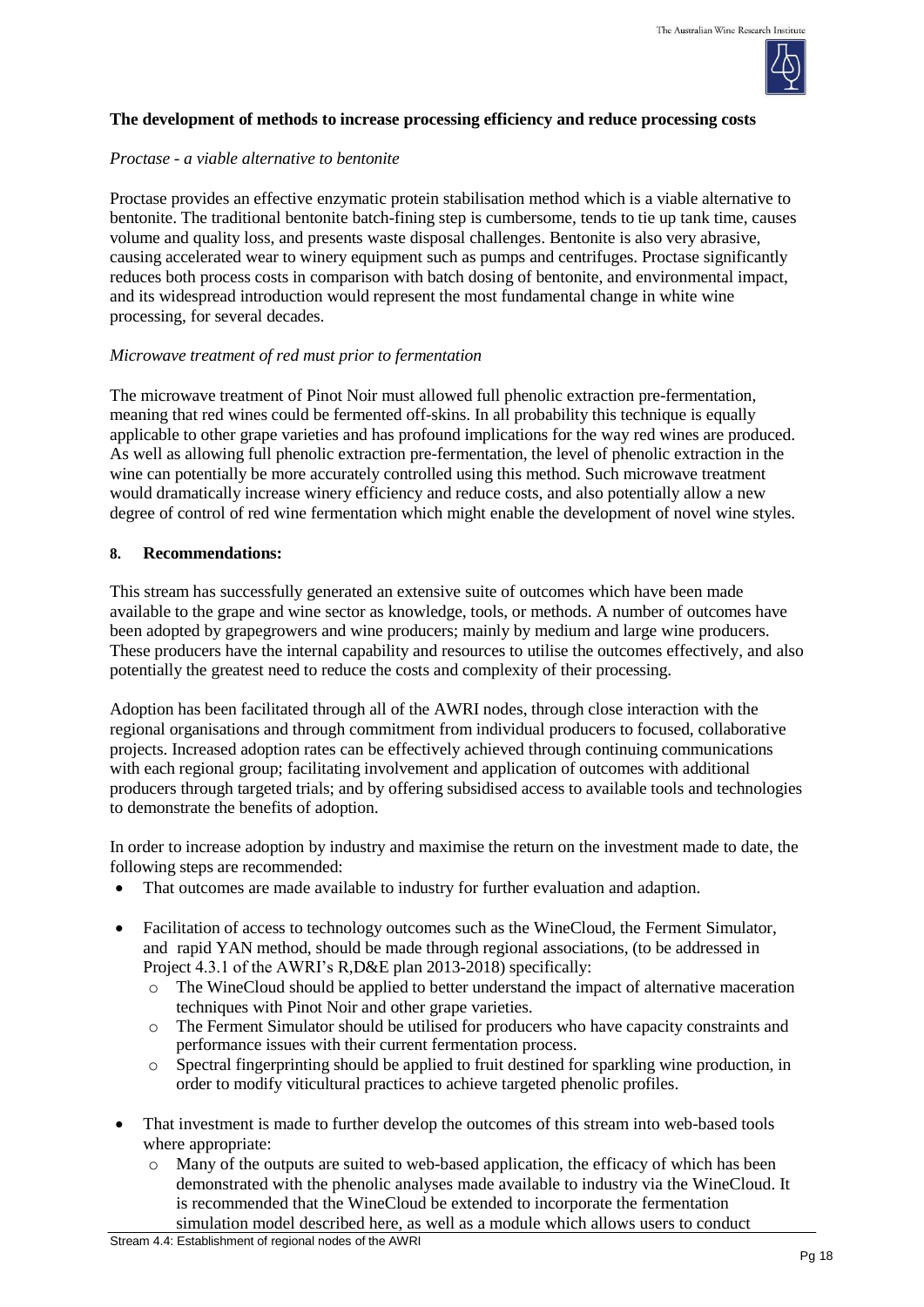

advanced statistical benchmarking of their own data, against the vast library of data which would be held in the WineCloud, (to be addressed in Project 4.1.5 of the AWRI's R,D&E plan 2013-2018).

- o Potential also exists to extend the concept of modelling beyond fermentation simulation, to other parts of the grape and wine production process, and to incorporate such models into the WineCloud, (to be addressed in Project 4.1.5 of the AWRI's R,D&E plan 2013-2018).
- That investment is made in complementary technologies which would add greater value to the outcomes of this stream:
	- $\circ$  To be of maximum value, models such as the fermentation simulator requires real-time data to be available on which to base predictions and assessments of the conditions of a wine, compared to known standards or specifications. An obvious opportunity therefore exists to invest in the development and adoption of process analytical technologies which have been tailored to the requirements of the grape and wine sector, in order to gather such data in an automated way, and feed it into models in real time, (to be addressed in Project 3.3.5 of the AWRI's R,D&E plan 2013-2018).
- That further investment is made in the regional nodes network, particularly in their development and adoption functions
- That the nature and value of the stream outcomes are extended to industry via:
	- o continued communication on the benefits of adoption through AWRI roadshows and targeted workshops, (to be addressed in Project portfolio 4.1 in the AWRI's R,D&E plan 2013-2018);
	- o continued development of focused case studies which showcase the practical use and benefits of adoption, in collaboration with industry partners, (to be addressed in Project 4.3.1 of the AWRI's R,D&E plan 2013-2018); and
	- $\circ$  the provision of support for industry partners in the generation of additional process knowledge through the application of these outcomes, so that the value of the benefits derived can be quantified and communicated to other potential users, (to be addressed in Projects 4.1.2 and 4.3.1 in AWRI's R,D&E plan 2013-2018).

Stream outputs that have unrealised potential and/or could ultimately provide significant benefits to industry are:

- The viability of energy generation from grape stalks and marc, which needs to be demonstrated on a pilot-scale (to be addressed in Project 1.1.4 of the AWRI's R,D&E plan 2013-2018).
- Preliminary studies carried out in the Hunter Valley have indicated that sub-regional differences, specifically soil types, might play an important role in defining phenolic profiles in Semillon juices and wines, and hence their sensory characteristics. It is important for this study to be extended to test this hypothesis, because it could provide winemakers with objective information for use in marketing Hunter Valley Semillon wines, and the ability to create target phenolic profiles in their wines to match market and consumer demands, (to be addressed in Project 3.1.4 of the AWRI's R,D&E plan 2013-2018).
- Preliminary studies in Tasmania have demonstrated the potential of microwave maceration of red must to dramatically increase the rate of colour and tannin extraction, but also to sterilise the must, and deactivate the enzyme laccase. The potential impact of this technology needs to be proven through field trials with industry partners, (to be addressed in Project 4.2.1 of the AWRI's R,D&E plan 2013-2018).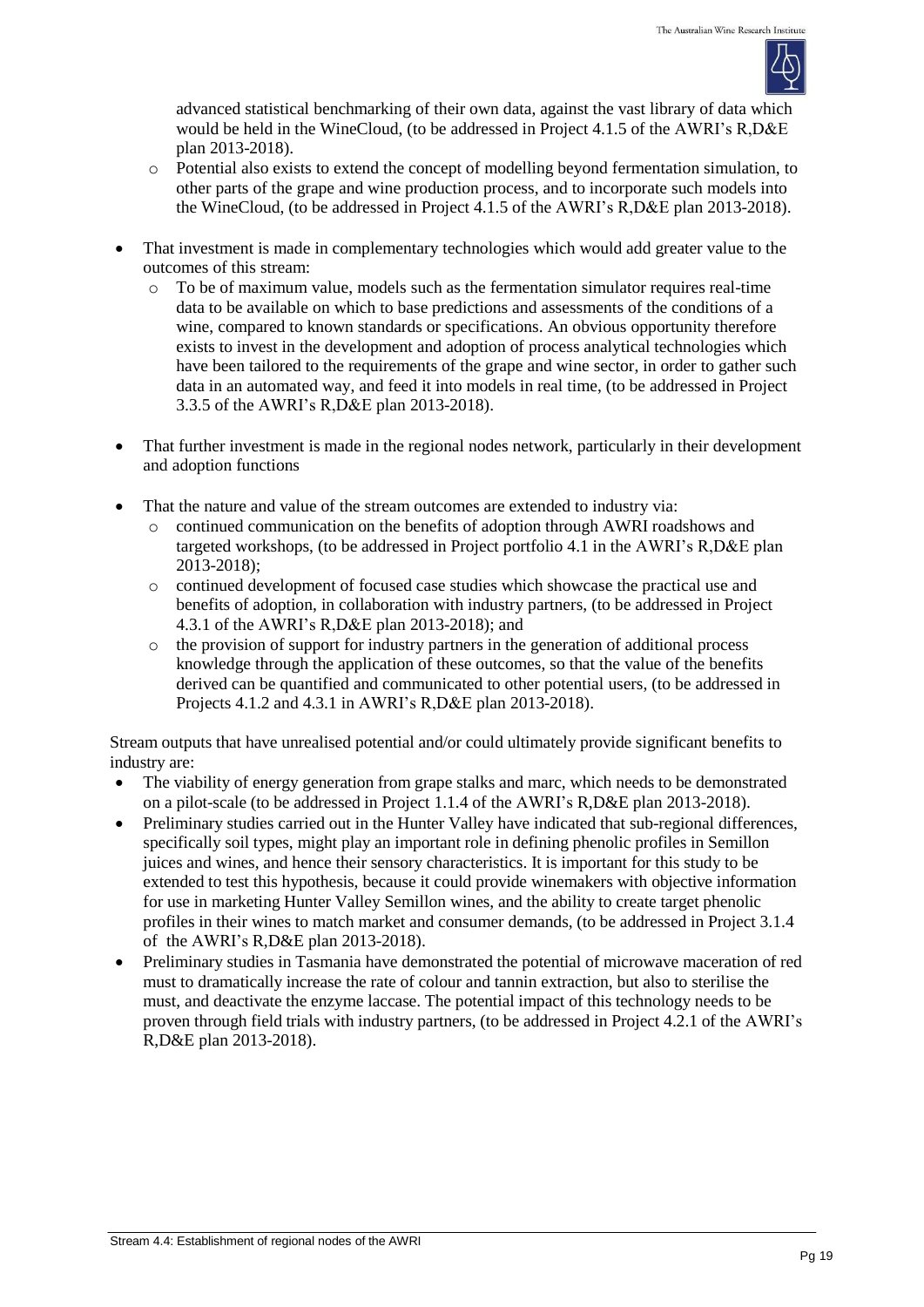

## **9. Budget reconciliation:**

| <b>Financial Year</b>    | Receipts / Income <sup>O</sup> | Outgoings / Expenditure <sup>@</sup> |
|--------------------------|--------------------------------|--------------------------------------|
| <i>Year 1: 2006/2007</i> | $\frac{1}{2}$                  | ა-                                   |
| Year 2: 2007/2008        | \$-                            | $\frac{1}{2}$                        |
| Year 3: 2008/2009        | \$-                            | $\frac{1}{2}$                        |
| Year 4: 2009/2010        | \$-                            | \$-                                  |
| Year 5: 2010/2011        | \$154,964                      | \$154,964                            |
| Year 6: 2011/2012        | \$264,861                      | \$264,861                            |
| Year 7: 2012/2013        | \$415,024                      | \$415,024                            |
| TOTAL                    | \$834,849                      | \$834,849                            |

 Note that the GWRDC – AWRI Investment Agreement budget was established and approved at an aggregate level, with variances to budget (i.e. annual overspends and underspends) reported and considered at that same aggregate (i.e. whole of agreement) level. The receipts / income relating to a Stream for any year therefore equate to the outgoings / expenditure within that Stream for that year, as any variances between total Investment Agreement funding received and total funds expended were considered at the whole of Agreement rather than individual Stream level.

Includes a pro-rated share of Theme 5 *Executive management and administration*.

| I hereby certify that this statement is true and accurate. |                                                |       |  |  |
|------------------------------------------------------------|------------------------------------------------|-------|--|--|
|                                                            |                                                |       |  |  |
| Chris Day                                                  | Group Manager - Corporate Services 29/11/2013. |       |  |  |
| Name:                                                      | Title:                                         | Date: |  |  |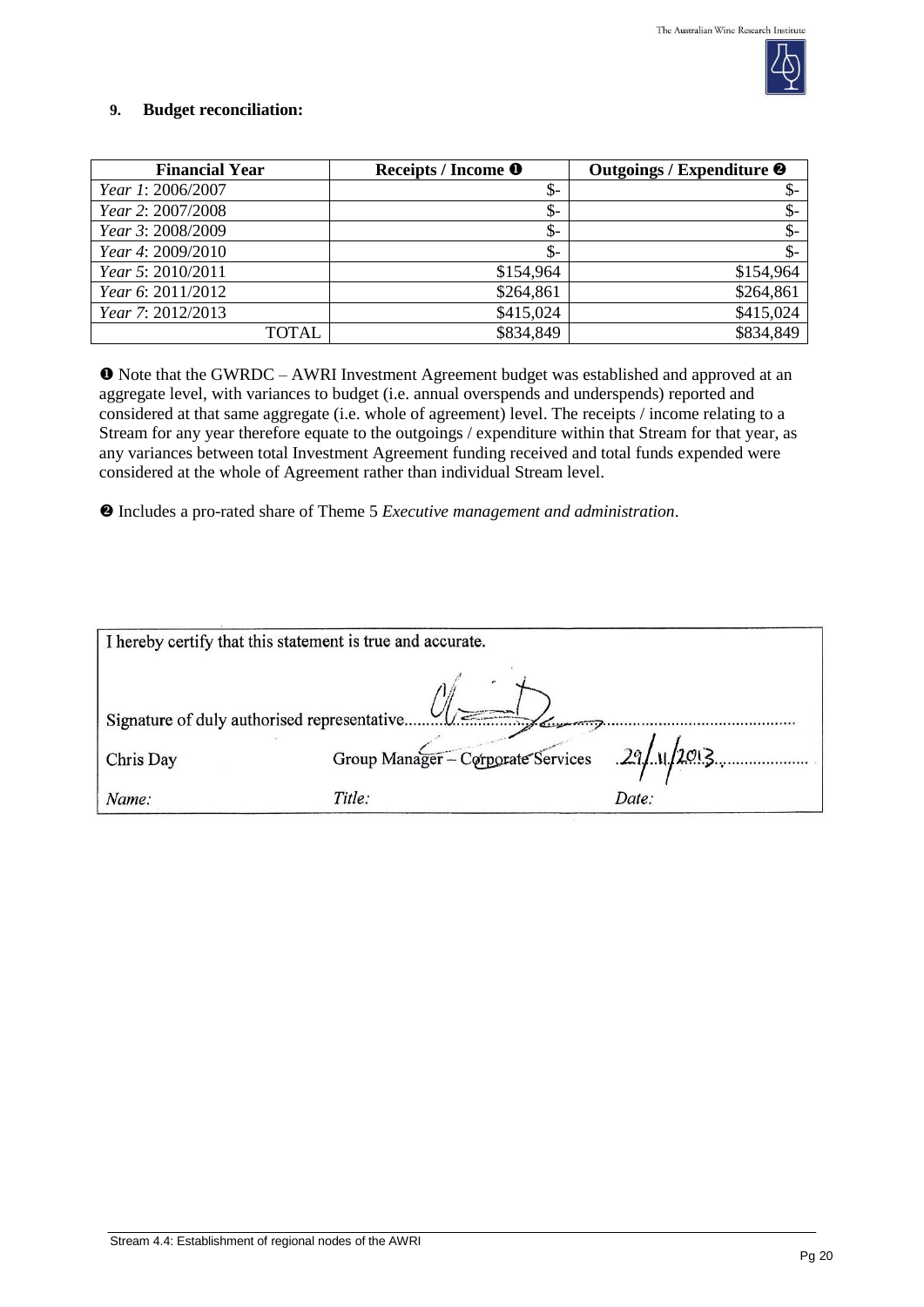

# **10. References**

The AWRI's R,D&E plan 2013-2018; [http://www.awri.com.au/about\\_the\\_awri/rde-plan/](http://www.awri.com.au/about_the_awri/rde-plan/)

Carew, A.L., Smith, P.A., Dambergs, R.G. (2012) Yeast selection impacts phenolics in Pinot noir. Australian and New Zealand Grapegrower and Winemaker, 581: 70-72.

Carew, A.L., Sparrow, A.M., Curtin, C.D., Close, D.C., Dambergs, R.G. (2013) Microwave maceration of Pinot Noir grape must: sanitation and extraction effects and Wine Phenolics Outcomes. Food and Bioprocess Technology, (in press).

Cynkar, W.U., Wilkes, E. (2011) New breed of infrared analysis instruments, Australian and New Zealand Grapegrower & Winemaker, 575: 64-66.

Dambergs, R.G. (2012c) Monitoring sparkling tirage (Workshop 7). 8<sup>th</sup> International Cool Climate Symposium, 1-4 February 2012, Hobart, Tasmania.

Dambergs, R.G. (2012d) The influence of maceration techniques on Pinot Noir tannin and pigment profiles (plenary presentation). 8<sup>th</sup> International Cool Climate Symposium, 1-4 February 2012, Hobart, Tasmania.

Dambergs, R.G., Mercurio, M., Kassara, S., Cozzolino, D., Smith, P.A. (2011a) Analysis of tannin in red wine – development of a spectral calibration model for industry use. Blair, R.J., Lee, T.H., Pretorius, I.S. (eds) Proceedings of the fourteenth Australian wine industry technical conference, 3–8 July 2010, Adelaide, SA: Australian Wine Industry Technical Conference Inc., Adelaide, SA. 351.

Dambergs, R.G., Mercurio, M., Kassara, S., Cozzolino, D., Smith, P.A. (2011b) Transfer of a spectral calibration for wine tannin to industry laboratories. Blair, R.J., Lee, T.H., Pretorius, I.S. (eds) Proceedings of the fourteenth Australian wine industry technical conference, 3–8 July 2010, Adelaide, SA: Australian Wine Industry Technical Conference Inc., Adelaide, SA. 351.

Dambergs, R.G., Mercurio, M., Kassara, S., Cozzolino, D., Smith, P.A. (2012b) Rapid measurement of methyl cellulose precipitable tannins using ultraviolet spectroscopy with chemometrics – application to red wine and inter-laboratory calibration transfer. Applied Spectroscopy, 66: 656-664.

Dambergs, R.G., Scrimgeour, N., Robinson, E.M.C., Wilkes, E., Smith, P.A., Godden, P.W. (2012e) A web-based portal for the analysis of wine tannin and pigment (poster). 8<sup>th</sup> International Cool Climate Symposium, 1-4 February 2012, Hobart, Tasmania.

Department of Agriculture, Fisheries and Forestry (2012) National Primary Industries Research Development and Extension Framework. [http://www.daff.gov.au/agriculture-food/innovation/national](http://www.daff.gov.au/agriculture-food/innovation/national-primary-industries)[primary-industries \(](http://www.daff.gov.au/agriculture-food/innovation/national-primary-industries)accessed 12 September 2013).

Donachie, L., Jones, J., Curtin, C.D., Dambergs, R.G. (2011) An evaluation of the autolysis character of sparkling wines using spectroscopy and multivariate data analysis. Blair, R.J., Lee, T.H., Pretorius, I.S. (eds) Proceedings of the fourteenth Australian wine industry technical conference, 3–8 July 2010, Adelaide, SA: Australian Wine Industry Technical Conference Inc., Adelaide, SA. 390.

Marangon, M., Van Sluyter, S., Robinson, E.M.C., Muhlack, R.A., Holt, H.E., Haynes, P., Godden, P.W., Smith, P.A., Waters, E.J. (2012) Degradation of white wine haze proteins by Aspergillopepsin I and II during juice flash pasteurization. Food chemistry, 135 (3): 1157-1165.

Muhlack, R.A. (2008a) Engineering fermentation. Australian and New Zealand Grapegrower and Winemaker 536: 83-90.